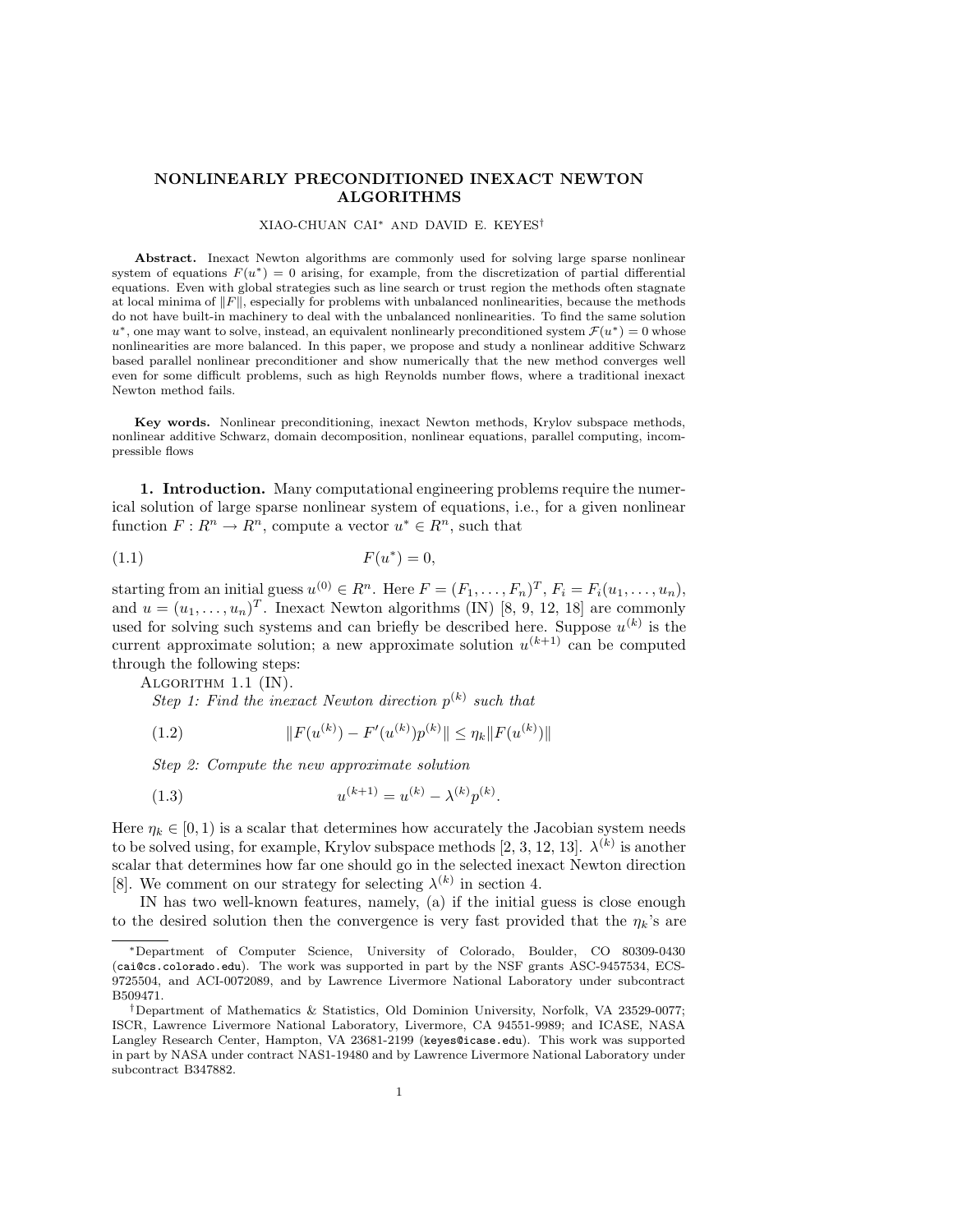sufficiently small, and (b) such a good initial guess is generally very difficult to obtain, especially for nonlinear equations that have unbalanced nonlinearities [20]. The step length  $\lambda^{(k)}$  is often determined by the components with the strongest nonlinearities, and this may lead to an extended period of stagnation in the nonlinear residual curve; see Fig 6.2 for a typical picture and others in the references [5, 15, 17, 24, 28, 29]. We say that the nonlinearities are "unbalanced" when  $\lambda^{(k)}$  is, in effect, determined by a subset of the overall degrees of freedom.

In this paper, we develop some nonlinearly preconditioned inexact Newton algorithms (PIN): Find the solution  $u^* \in R^n$  of (1.1) by solving an equivalent nonlinear system

$$
\mathcal{F}(u^*) = 0.
$$

Systems (1.4) and (1.1) are said to be equivalent if they have the same solution. We solve (1.4) using the inexact Newton method in the following form:

Algorithm 1.2 (PIN).

Step 1: Find the inexact Newton direction  $p^{(k)}$  such that

(1.5) 
$$
\|\mathcal{F}(u^{(k)}) - \mathcal{F}'(u^{(k)})p^{(k)}\| \leq \eta_k \|\mathcal{F}(u^{(k)})\|.
$$

Step 2: Compute the new approximate solution

(1.6) 
$$
u^{(k+1)} = u^{(k)} - \lambda^{(k)} p^{(k)}.
$$

Here the step length parameter  $\lambda^{(k)}$  is determined with a linesearch procedure based on the new merit function  $1/2||\mathcal{F}||^2$ .

 $\mathcal F$  and  $F$  may have completely different forms, but they must have the same solution. In general, the linear case being an exception,  $\mathcal F$  is a function of both F and u, and we do not expect to know explicitly how  $\mathcal F$  depends on F or u. As an example,  $\mathcal F$  may take the form of a composite function

$$
\mathcal{F}(u^*) \equiv G(F(u^*)) = 0,
$$

which makes G look like a preconditioner if we use the language invented for linear systems of equations. In this case, some desirable properties of the preconditioner  $G: R^n \to R^n$  include:

- 1. If  $G(x) = 0$ , then  $x = 0$ .
- 2.  $G \approx F^{-1}$  in some sense.
- 3.  $G(F(w))$  is easily computable for  $w \in R^n$ .
- 4. If a Newton-Krylov type method is used for solving (1.4), then the matrix-vector product  $(G(F(w)))'v$  should also be easily computable for  $w, v \in \mathbb{R}^n$ .

As in the linear equation case [14], the definition of a preconditioner can not be given precisely, nor is it necessary. Also as in the linear equation case, preconditioning can greatly improve the robustness of the iterative methods, since the preconditioner is designed so that the new system  $(1.4)$  has more uniform nonlinearities. G is ordinarily not operationally useful, since it is defined only implicitly. This paper could be written without reference to G by defining  $\mathcal F$  directly. However, the concept of a nonlinear preconditioner seems expositorily useful. Note that the Jacobian of the preconditioned function can be computed, at least in theory, using the chain rule, i.e.,

(1.7) 
$$
\mathcal{F}'(u) = \frac{\partial G}{\partial v} \frac{\partial F}{\partial u}.
$$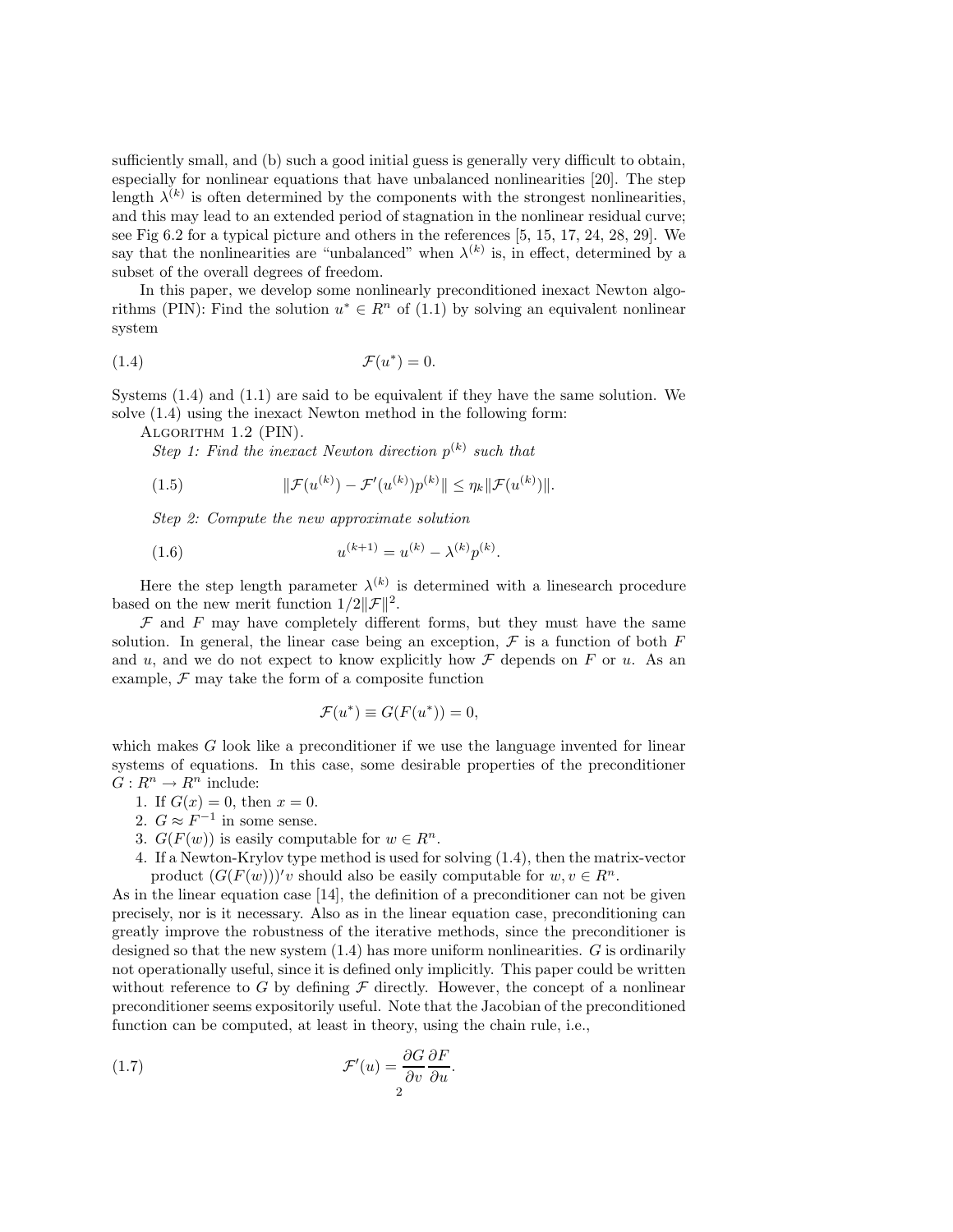If G is close to  $F^{-1}$  in the sense that  $G(F(u)) \approx u$ , then  $\frac{\partial G}{\partial v} \frac{\partial F}{\partial u} \approx I$ , i.e.,  $\mathcal{F}'(u) \approx I$ . In this case, Algorithm 1.2 converges in one iteration, or few iterations, depending on how close is G to  $F^{-1}$ . In fact, the same thing happens as long as  $G(F(u)) \approx Au$ , where  $A$  is a constant matrix independent of  $u$ . On the other hand, if  $G$  is a linear function, then  $\frac{\partial G}{\partial v}$  would be a constant matrix independent of u. In this case the Newton equation of the preconditioned system

$$
\mathcal{F}'(u^{(k)})p^{(k)} = \mathcal{F}(u^{(k)})
$$

reduces to the Newton equation of the original system

$$
F'(u^{(k)})p^{(k)} = F(u^{(k)})
$$

and G does not affect the nonlinear convergence of the method, except for the stopping conditions. However, G does change the conditioning of the linear Jacobian system, and this forms the basis for the matrix-free Newton-Krylov methods.

Most of the current research has been on the case of linear  $G$ ; see, for example,  $[5, 25]$ . In this paper, we shall focus on the case when  $\mathcal F$  is obtained using the single-level nonlinear additive Schwarz method. As an example, we show the nonlinear iteration history, in Figure 6.2, for solving a two-dimensional flow problem with various Reynolds numbers using the standard IN (top) and the newly introduced PIN (bottom). It can be seen clearly that PIN is much less sensitive to the increase in Reynolds number than IN. Details of the numerical experiment will be given later in the paper. Nonlinear Schwarz algorithms have been studied extensively as iterative methods [4, 10, 21, 22, 23, 26, 27], and are known, at least experimentally, to be not very robust, in general, unless the problem is monotone. However, we show in the paper that nonlinear Schwarz can be an excellent nonlinear preconditioner.

We remark that nonlinear methods can also be used as linear preconditioners as described in [7], but we will not look into this issue in this paper.

Nested linear and nonlinear solvers are often needed in the implementation of PIN, and as a consequence, the software is much harder to develop than for the regular IN. Our target applications are these problems that are difficult to solve using traditional Newton type methods. Those include (1) problems whose solutions have local singularities such as shocks or nonsmooth fronts; and (2) multi-physics problems with drastically different stiffness that require different nonlinear solvers based on a single physics submodel, such as coupled fluid-structure interaction problems.

The rest of the paper is organized as follows. In section 2, we introduce the nonlinear additive Schwarz preconditioned system and show how it reduces in certain special cases to known methods. In section 3, we derive a formula for the Jacobian of the nonlinear preconditioned system and a readily computable approximation thereto. The details of the algorithm, with some practical comments about each step, are given in section 4. Section 5 contains a proof of the equivalence of the original nonlinear system and the preconditioned system, under some reasonable local assumptions. Some numerical experiments motivating the value of the ASPIN algorithm appear in Section 6. In section 7, we make further comments and discuss some future research topics in nonlinear preconditioning.

2. A nonlinear additive Schwarz preconditioner. In this section, we describe a nonlinear preconditioner based on the additive Schwarz method [4, 10]. Let

$$
S = (1, \dots, n)
$$
  
<sub>3</sub>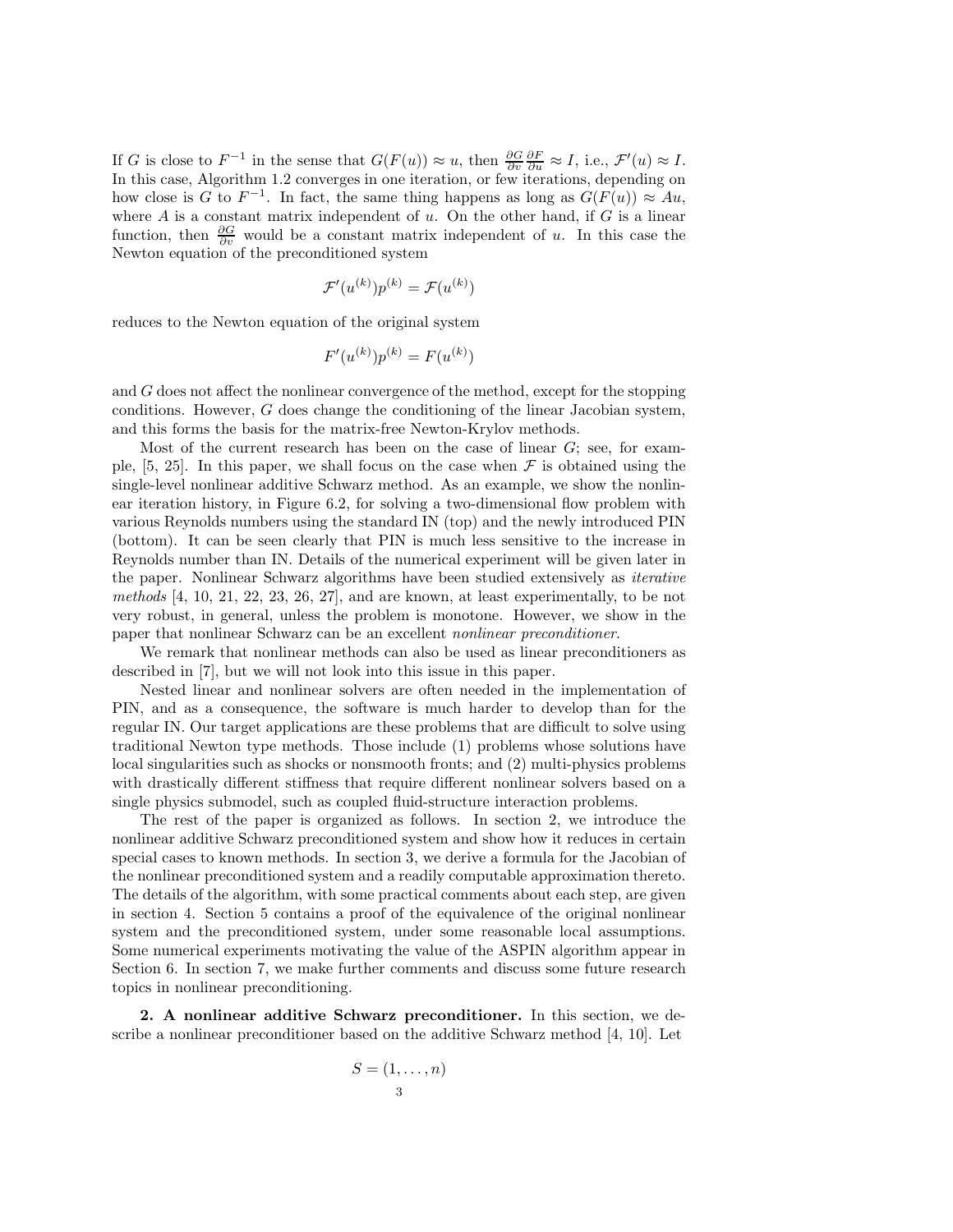be an index set; i.e., one integer for each unknown  $u_i$  and  $F_i$ . We assume that  $S_1, \ldots, S_N$  is a partition of S in the sense that

$$
\bigcup_{i=1}^{N} S_i = S, \text{ and } S_i \subset S.
$$

Here we allow the subsets to have overlap. Let  $n_i$  be the dimension of  $S_i$ ; then, in general,

$$
\sum_{i=1}^{N} n_i \geq n.
$$

Using the partition of S, we introduce subspaces of  $\mathbb{R}^n$  and the corresponding restriction and extension matrices. For each  $S_i$  we define  $V_i \subset R^n$  as

$$
V_i = \{v | v = (v_1, \dots, v_n)^T \in R^n, v_k = 0, \text{ if } k \notin S_i\}
$$

and a  $n \times n$  restriction (also extension) matrix  $I_{S_i}$  whose kth column is either the kth column of the  $n \times n$  identity matrix  $I_{n \times n}$  if  $k \in S_i$  or zero if  $k \notin S_i$ . Similarly, let s be a subset of S; we denote by  $I_s$  the restriction on s. Note that the matrix  $I_s$  is always symmetric and the same matrix can be used as both restriction and extension operator. Many other forms of restriction/extension are available in the literature; however, we only consider the simplest form in this paper.

Using the restriction operator, we define the subdomain nonlinear function as

$$
F_{S_i} = I_{S_i} F.
$$

We next define the major component of the algorithm, namely the nonlinearly preconditioned function. For any given  $v \in R^n$ , define  $T_i(v) \in V_i$  as the solution of the following subspace nonlinear system

(2.1) 
$$
F_{S_i}(v - T_i(v)) = 0,
$$

for  $i = 1, \ldots, N$ . We introduce a new function

(2.2) 
$$
\mathcal{F}(u) = \sum_{i=1}^{N} T_i(u),
$$

which we will refer to as the nonlinearly preconditioned  $F(u)$ . The main contribution of this paper is the following algorithm.

ALGORITHM 2.1. Find the solution  $u^*$  of (1.1) by solving the nonlinearly preconditioned system

$$
\mathcal{F}(u) = 0
$$

with  $u^{(0)}$  as the initial guess.

REMARK 2.1. In the linear case, this algorithm is the same as the additive Schwarz algorithm. Using the usual notation, if

$$
F(u) = Au - b,
$$
<sup>4</sup>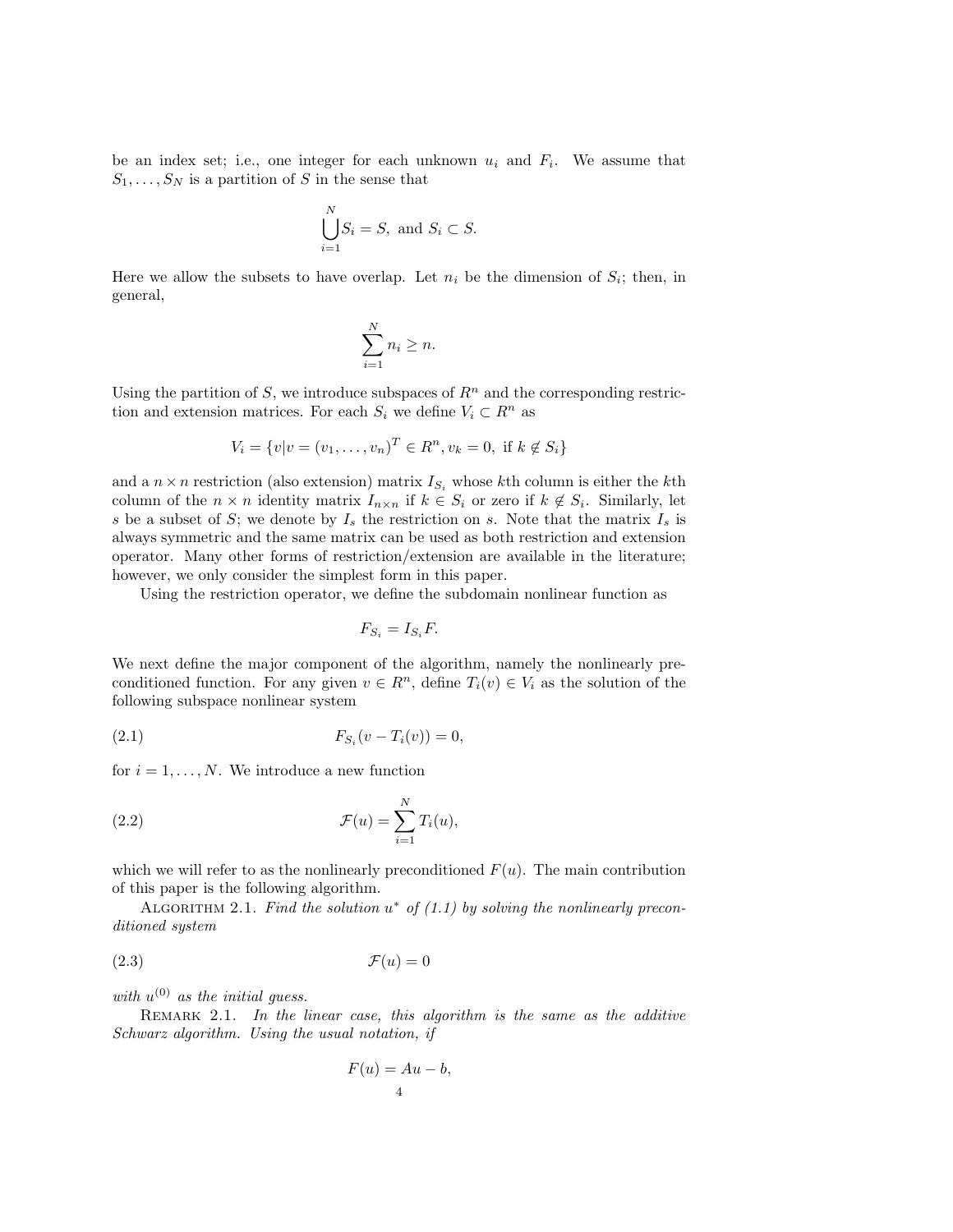then

$$
\mathcal{F}(u) = \left(\sum_{i=1}^{N} A_i^{-1}\right) (Au - b),
$$

where  $A_i^{-1}$  is the subspace inverse of  $A_i = I_{S_i} A I_{S_i}$  in  $V_i$ .

REMARK 2.2. The evaluation of the function  $\mathcal{F}(v)$ , for a given v, involves the calculation of the  $T_i$ , which in turn involves the solution of nonlinear systems on  $S_i$ .

REMARK 2.3. If the overlap is zero, then this is simply a nonlinear block Jacobi preconditioner.

REMARK 2.4. If  $(2.3)$  is solved with Picard iteration, or Richardson's method, then the algorithm is simply the nonlinear additive Schwarz method, which is not a robust algorithm, as is known from experience with linear and nonlinear problems.

**3. Basic properties of the Jacobian.** If  $(2.3)$  is solved using a Newton type algorithm, then the Jacobian is needed in one form or another. We here provide a computable form of it, and discuss some of its basic properties. Let J be the Jacobian of the original nonlinear system, i.e.,

$$
J = F' = \left(\frac{\partial F_i}{\partial u_j}\right)_{n \times n}
$$

and  $J_{S_i}$ , the Jacobian of the subdomain nonlinear system, i.e.,

$$
J_{S_i} = (I_{S_i} J I_{S_i})_{n \times n}
$$

for  $i = 1, \ldots, N$ . Note that if  $F(\cdot)$  is sparse nonlinear function, then J is a sparse matrix and so are the  $J_{S_i}$ . Unfortunately, the same thing cannot be said about the preconditioned function  $\mathcal{F}(\cdot)$ . Its Jacobian, generally speaking, is a dense matrix, and is very expensive to compute and store, as one may imagine. In the following discussion, we denote by

(3.1) 
$$
\mathcal{J} = \mathcal{F}' = \left(\sum_{i=1}^{N} \mathcal{J}_{S_i}\right)_{n \times n}
$$

and

(3.2) 
$$
\mathcal{J}_{S_i} = \left(\frac{\partial T_i}{\partial u_j}\right)_{n \times n}
$$

the Jacobian of the preconditioned whole system, and the subsystems, respectively. Because of the definition of  $T_i$ ,  $\mathcal{J}_{S_i}$  is a  $n \times n$  matrix.  $T_i(u)$  has  $n_i$  non-trivial function components in  $S_i$ , n independent variables  $u_1, \ldots, u_n$ , and its other  $n - n_i$  components are zeros.

Suppose we want to compute the Jacobian  $\mathcal J$  at a given point  $u \in \mathbb{R}^n$ . Consider one subdomain  $S_i$ . Let  $S_i^c = S \setminus S_i$  be the complement of  $S_i$  in S, we can write  $u = (u_{S_i}, u_{S_i^c})$ , which is correct up to a re-ordering of the independent variables  $u_{S_i} = I_{S_i} u$  and  $u_{S_i^c} = I_{S_i^c} u$ . Using the definition of  $T_i(u)$ , we have that

(3.3) 
$$
F_{S_i}(u_{S_i} - T_i(u_{S_i}, u_{S_i^c}), u_{S_i^c}) = 0.
$$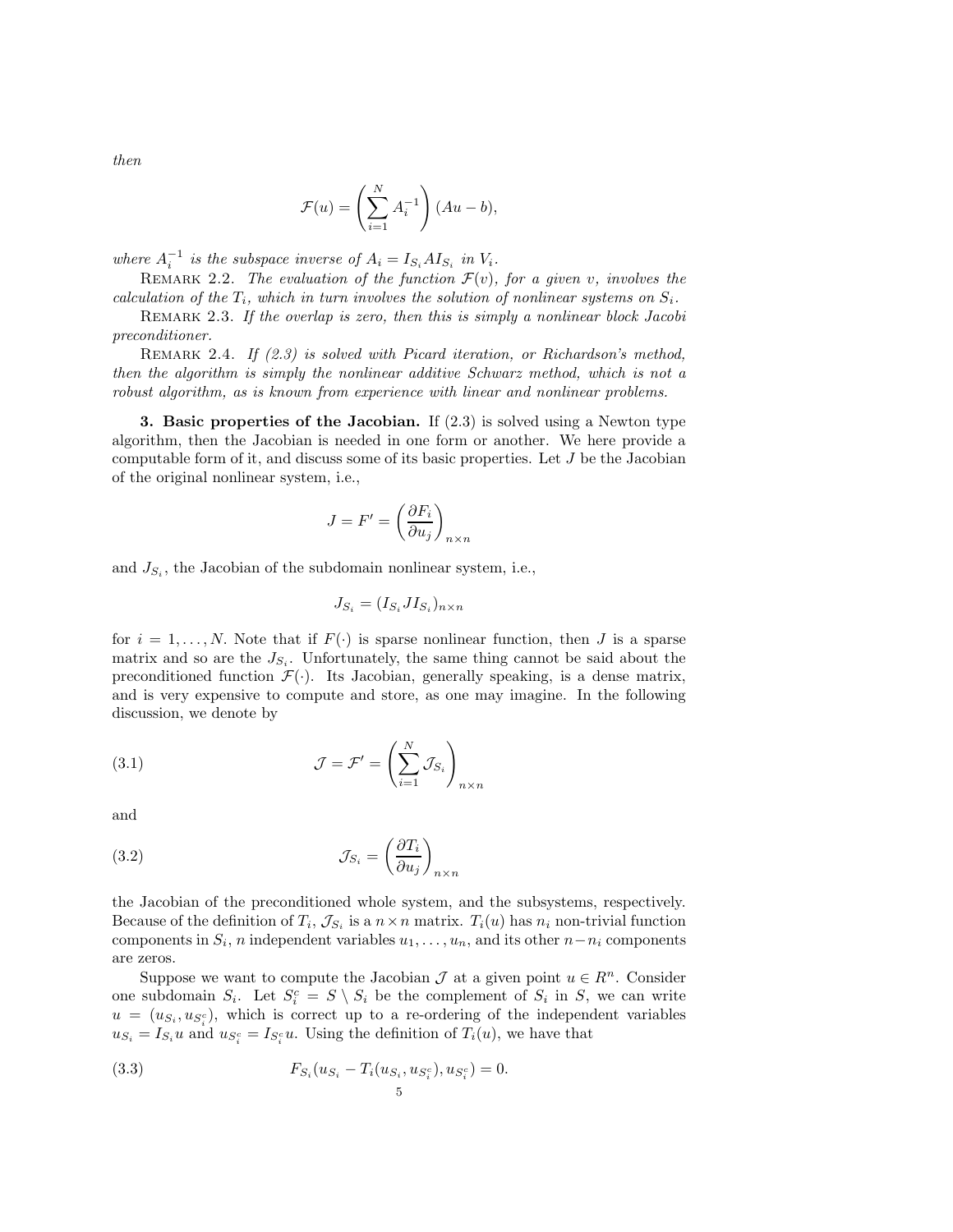Taking the derivative of the above function with respect to  $u_{S_i}$ , we obtain

(3.4) 
$$
\left(\frac{\partial F_{S_i}}{\partial v_{S_i}}\right)\left(I_{S_i}-\frac{\partial T_i(u)}{\partial u_{S_i}}\right)=0.
$$

Here  $v_{S_i} \equiv u_{S_i} - T_i(u_{S_i}, u_{S_i^c})$ . (3.4) implies that

(3.5) 
$$
\frac{\partial T_i(u)}{\partial u_{S_i}} = I_{S_i},
$$

assuming the subsystem Jacobian matrix  $\frac{\partial F_{S_i}}{\partial v_{S_i}}$  is nonsingular in the subspace  $V_i$ . Next, we take the derivative of  $(3.3)$  with respect to  $u_{S_i^c}$ ,

(3.6) 
$$
-\frac{\partial F_{S_i}}{\partial v_{S_i}} \frac{\partial T_i(u)}{\partial u_{S_i^c}} + \frac{\partial F_{S_i}}{\partial u_{S_i^c}} = 0,
$$

which is equivalent to

(3.7) 
$$
\frac{\partial T_i(u)}{\partial u_{S_i^c}} = \left(\frac{\partial F_{S_i}}{\partial v_{S_i}}\right)^{-1} \frac{\partial F_{S_i}}{\partial u_{S_i^c}}.
$$

Note that

$$
\frac{\partial T_i(u)}{\partial u} = \frac{\partial T_i(u)}{\partial u_{S_i}} + \frac{\partial T_i(u)}{\partial u_{S_i^c}}
$$

since the sets  $S_i$  and  $S_i^c$  do not overlap each other. Combining (3.4) and (3.5), we obtain

(3.8) 
$$
\frac{\partial T_i(u)}{\partial u} = \left(\frac{\partial F_{S_i}}{\partial v_{S_i}}\right)^{-1} \frac{\partial F}{\partial u}.
$$

Although (3.8) is computable, it is more convenient and cheaper in practice to use the following approximation

(3.9) 
$$
\frac{\partial T_i(u)}{\partial u} \approx J_{S_i}^{-1} J.
$$

Summing up (3.9) for all subdomains, we have a formula for the Jacobian of the preconditioned nonlinear system in the form of

(3.10) 
$$
\tilde{\mathcal{J}} \equiv \sum_{i=1}^{N} J_{S_i}^{-1} J.
$$

We shall use  $(3.10)$  in numerical experiments presented later in this paper.  $(3.10)$  is an interesting formula since it corresponds to the additive Schwarz preconditioned linear Jacobian system of the original unpreconditioned equation. This fact implies that, first of all, we know how to solve the Jacobian system of the preconditioned nonlinear system, and second, the Jacobian itself is already partly well-conditioned. In other words, nonlinear preconditioning automatically offers a linear preconditioning for the corresponding Jacobian system.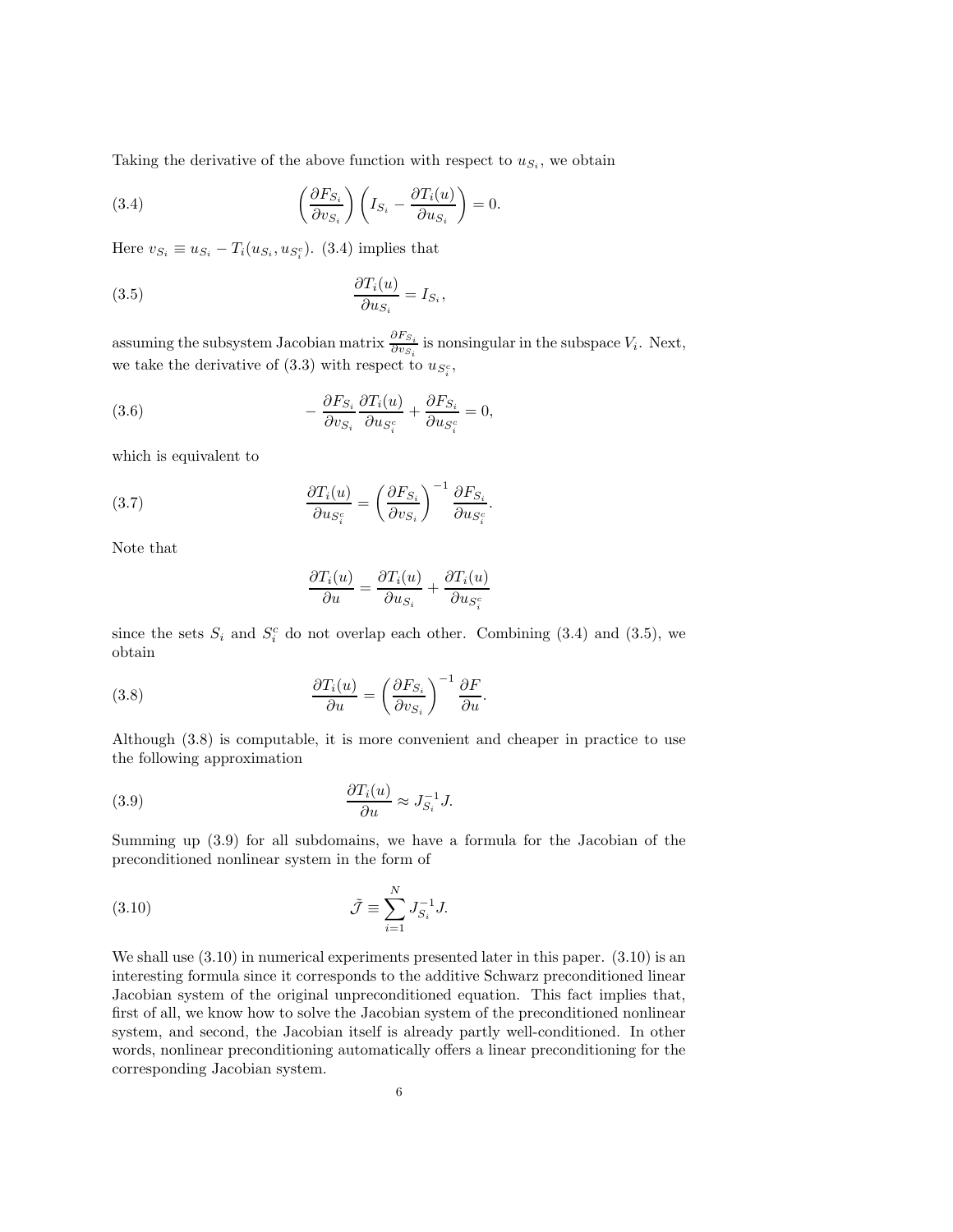4. Additive Schwarz preconditioned inexact Newton algorithm. We describe a nonlinear additive Schwarz preconditioned inexact Newton algorithm (AS-PIN). Suppose  $u^{(0)}$  is a given initial guess, and  $u^{(k)}$  is the current approximate solution; a new approximate solution  $u^{(k+1)}$  can be computed through the following steps:

## ALGORITHM 4.1 (ASPIN).

Step 1: Compute the nonlinear residual  $g^{(k)} = \mathcal{F}(u^{(k)})$  through the following steps:

a) Find  $g_i^{(k)} = T_{S_i}u^{(k)}, i = 1, ..., N$ , by solving the local subdomain nonlinear systems

$$
F_{S_i}(u^{(k)} - g_i^{(k)}) = 0
$$

with a starting point  $g_i^{(k)} = 0$ . b) Form the global residual

$$
g^{(k)} = \sum_{i=1}^{N} g_i^{(k)}.
$$

c) Check stopping conditions on  $g^{(k)}$ .

Step 2: Find the inexact Newton direction  $p^{(k)}$  by solving the Jacobian system approximately

$$
\sum_{i=1}^{N} J_{S_i}^{-1} J p^{(k)} = g^{(k)}
$$

in the sense that

$$
\left\| g^{(k)} - \sum_{i=1}^{N} J_{S_i}^{-1} J p^{(k)} \right\| \leq \eta_k \| g^{(k)} \|
$$

for some  $\eta_k \in [0,1)$ . Various approximations to the matrix elements of the Jacobian may be used in forming the preconditioned Jacobian vector products required in the inexact solution process.

Step 3: Compute the new approximate solution

$$
u^{(k+1)} = u^{(k)} - \lambda^{(k)} p^{(k)},
$$

where  $\lambda^{(k)}$  is a damping parameter.

ASPIN may look a bit complicated, but as a matter of fact, the required user input is the same as that for the regular IN Algorithm 1.1, i.e., the user needs to supply only two routines for each subdomain:

(1) the evaluation of the original function  $F_{S_i}(w)$ . This is needed in both Step 1 a) and Step 2 if the Jacobian is to be computed using finite-difference methods. It is also needed in Step 3 in the line search steps.

(2) the Jacobian of the original function  $J_{S_i}$  in terms of a matrix-vector multiplication. This is needed in both Step 1 a) and Step 2.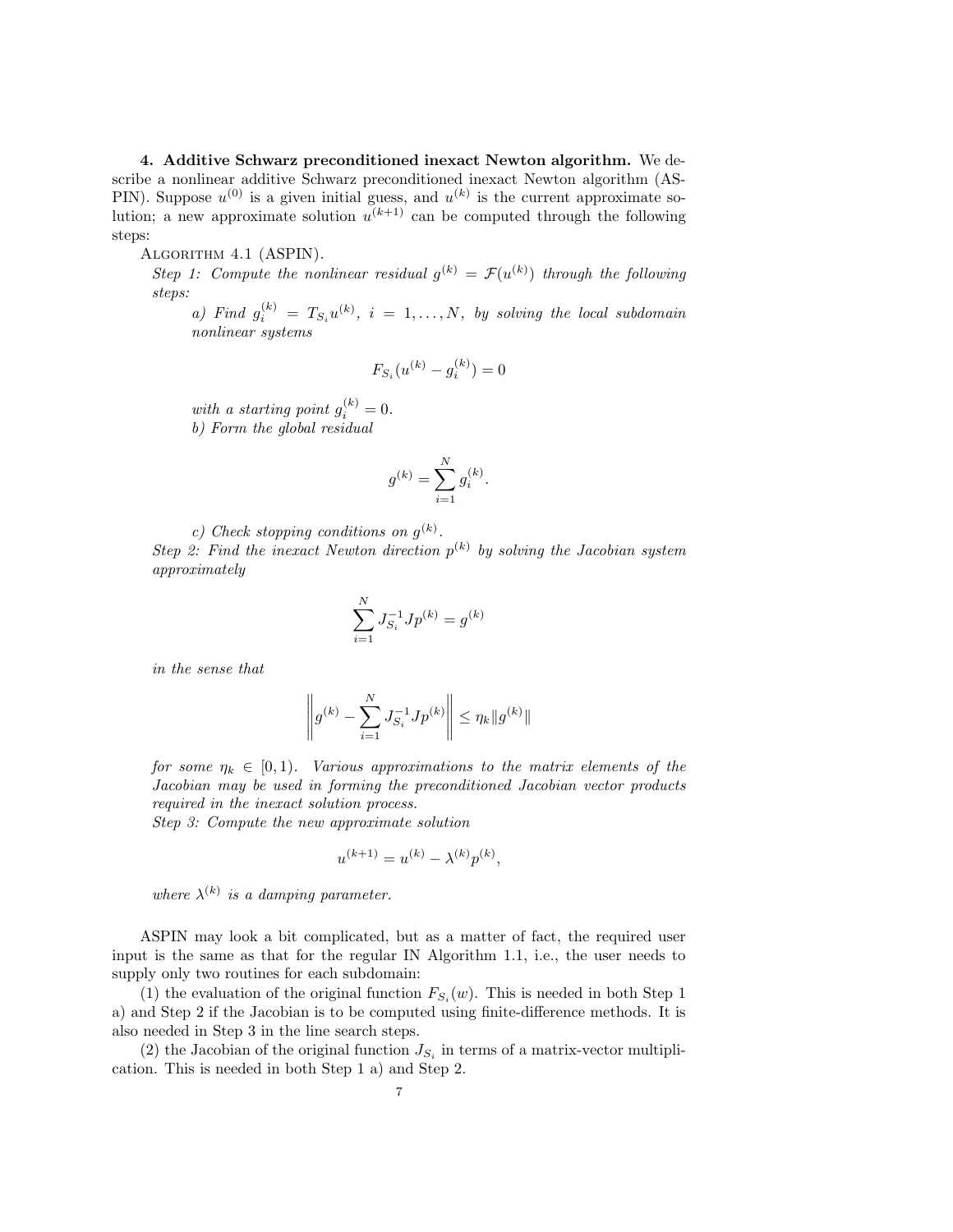We now briefly discuss the basic steps of the algorithm. In Step 1 a) of Algorithm 4.1, N subdomain nonlinear systems have to be solved in order to evaluate the preconditioned function  $\mathcal F$  at a given point. More explicitly, we solve

(4.1) 
$$
G_{S_i}\left(g_i^{(k)}\right) \equiv F_{S_i}\left(u_{S_i}^{(k)} - g_i^{(k)}, u_{S_i^c}^{(k)}\right) = 0,
$$

which has  $n_i$  equations and  $n_i$  unknowns, using Algorithm 1.1 with a starting value 0, for  $i = 1, ..., N$ . Note that the vector  $u_{S_i^c}^{(k)} \notin V_i$  is needed to evaluate  $G_{S_i}(\xi)$ , for  $\xi \in V_i$ , and this requires the ghost points in a mesh-based software implementation. In a parallel implementation, the ghost values often belong to several neighboring processors and communication is required to obtain their current values. We note, however, that the ghost values do not change during the solution of the subdomain nonlinear system.

In Step 2, pieces of the Jacobian matrix are computed. The full Jacobian matrix  $J$  never needs to be formed. In our distributed memory parallel implementation, the submatrices  $J_{S_i}$  are formed, and saved, and the multiplication of J with a given vector is carried out using the submatrices  $J_{S_i}$ . Therefore the global  $J$  matrix is never needed. Several techniques are available for computing the  $J_{S_i}$ , for example, using an analytic formula, multi-colored finite differencing, or automatic differentiation. A triangular factorization of  $J_{S_i}$  is also performed at this step, in our implementation, and the resulting matrices are stored.

Note that the matrix

$$
\sum_{i=1}^N J_{S_i}^{-1}
$$

should not be considered as a linear preconditioner since it does not appear on the right-hand side of the linear system. However, using the additive Schwarz preconditioning theory, we know that for many applications the matrix  $\sum_{i=1}^{N} J_{S_i}^{-1} J$  is wellconditioned, under certain conditions. We also note that if an inexact solver is used to compute  $\sum_{i=1}^{N} J_{S_i}^{-1} w$  in Step 2, the Newton search direction would be changed and, as a result, the algorithm becomes more inexact than a regular inexact Newton algorithm, in which the matrix is assumed to be exact but the linear system is not solved exactly.

As noted above the Jacobian system in Step 2 does not have the standard form of a preconditioned sparse linear system

$$
M^{-1}Ax = M^{-1}b.
$$

However, standard linear solver software packages can still be used with some slight modification, such as removing the line that performs

$$
b := M^{-1}b.
$$

Since the explicit sparse format of  $\sum_{i=1}^{N} J_{S_i}^{-1} J$  is often not available, further preconditioning of the Jacobian system using sparse matrix based techniques, such as ILU, is difficult.

A particular interesting case is when the overlap is zero; then the diagonal blocks of  $\sum_{i=1}^{N} J_{S_i}^{-1} J$  are all identities and therefore do not involve any computations when multiplied with vectors. Let us take a two-subdomain case for example,

$$
J = \left(\begin{array}{cc} J_{11} & J_{12} \\ J_{21} & J_{22} \end{array}\right)
$$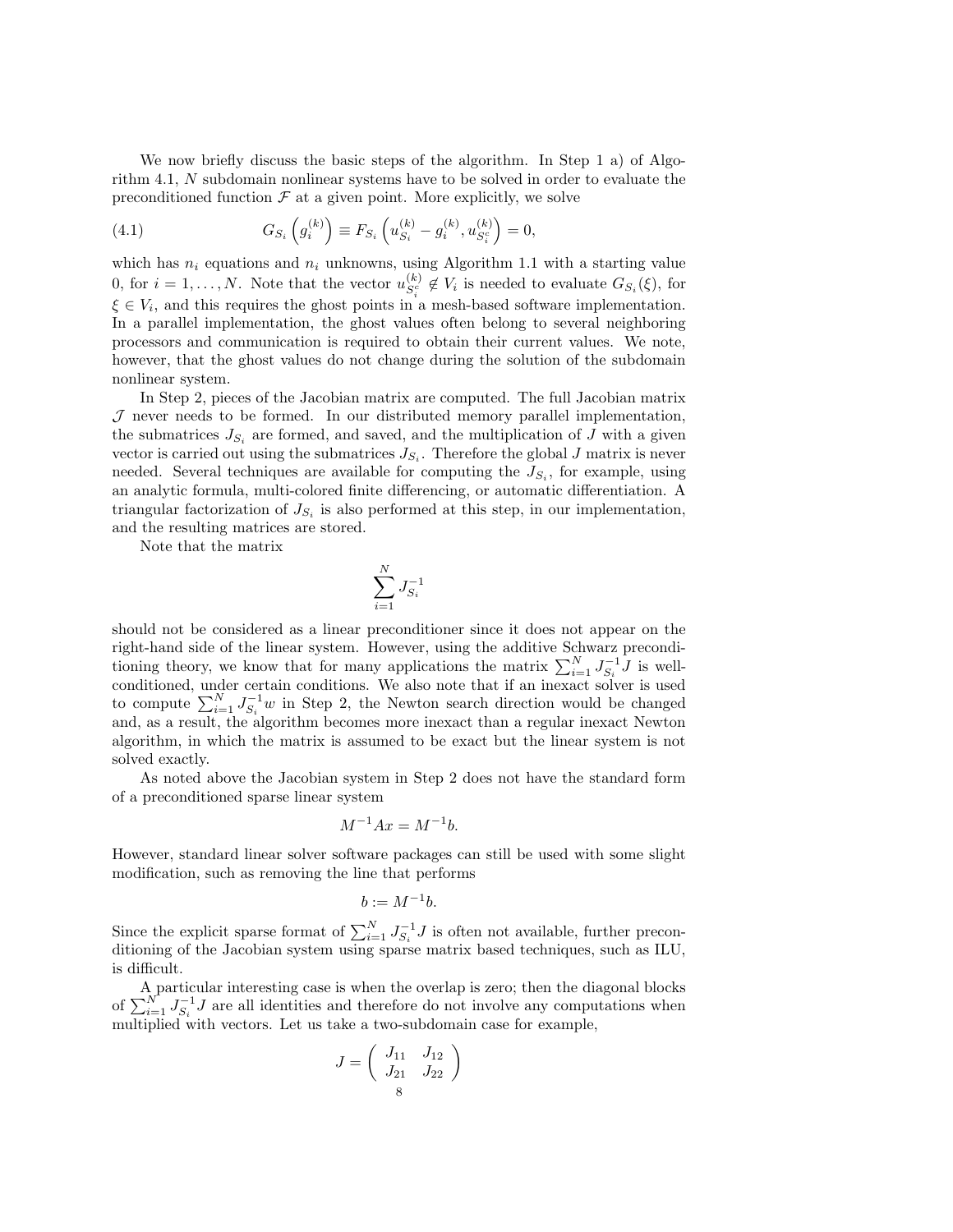and  $J_{S_i} = J_{ii}$ , then

$$
\sum_{i=1}^2 J_{S_i}^{-1} J = \left( \begin{array}{cc} I & J_{11}^{-1} J_{12} \\ J_{22}^{-1} J_{21} & I \end{array} \right)
$$

.

The same thing can also be done for the overlapping case. This is a small savings when there many small subspaces. However, the savings can be big if there are relatively few subspaces, but the sizes are large. For example, in the case of a coupled fluidstructure interaction simulation, there could be only two subdomains; one for the fluid flow and one for the structure.

In Step 3, the step length  $\lambda^{(k)}$  is determined using a standard line search technique [8] based on the function

$$
f(u) = \frac{1}{2} \|\mathcal{F}(u)\|^2.
$$

More precisely, we first compute the initial reduction

(4.2) 
$$
s^{(k)} = (g^{(k)})^T \sum_{i=1}^N J_{S_i}^{-1} J p^{(k)}.
$$

Then,  $\lambda^{(k)}$  is picked such that

$$
f(u^{(k)} - \lambda^{(k)} p^{(k)}) \le f(u^{(k)}) - \alpha \lambda^{(k)} s^{(k)}.
$$

Here  $\alpha$  is a pre-selected parameter (use  $\alpha = 10^{-4}$ ). The standard cubic backtracking algorithm [8] is used in our computations.

5. Some analysis of ASPIN. In this section we provide some preliminary analysis of ASPIN. We show that, under certain conditions, the original nonlinear system (1.1) and the nonlinearly preconditioned system (2.3) have the same solution. Such kind of analysis is trivial for the case of linear preconditioning, but not so for the case of nonlinear preconditioning. Our analysis will be based mostly on the results of [4, 10].

We consider the nonlinear problem  $(1.1)$ . Let D be a neighborhood of the exact solution  $u^*$ . We assume that the function  $F(u)$  is well-defined in D, and in addition, we assume that

ASSUMPTION 5.1.  $F'(u)$  is continuous in D and the matrix  $F'(u^*)$  is nonsingular.

These assumptions are satisfied, for example, for the class of monotone elliptic partial differential equations [4, 10]. Following the nonlinear additive Schwarz theory of [10], we have

LEMMA 5.1 (Dryja and Hackbusch). The subproblems  $(2.1)$  are all uniquely solvable in a neighborhood of  $u^*$  in  $D$ .

LEMMA 5.2 (Dryja and Hackbusch). The matrix  $\tilde{J} = \sum_{i=1}^{N} J_{S_i}^{-1} J$  is nonsingular for any  $u$  in a neighborhood of  $u^*$  in  $D$ .

The difference between  $\tilde{\mathcal{J}}$  and  $\mathcal{J}$  is that, in the latter case, the subdomain derivatives are taken at the point  $v_{S_i} = u_{S_i} - T_i(u_{S_i}, u_{S_i}^c)$  instead of  $u_{S_i}$ . Due to the continuity assumption on F, we know that  $T_i(u) \to 0$  as  $u \to u^*$ . Therefore using Assumption 5.1, Lemma 5.1, and Lemma 5.2, it is clear that there exists a subdomain D' satisfying  $u^* \in D' \subset D$ , such that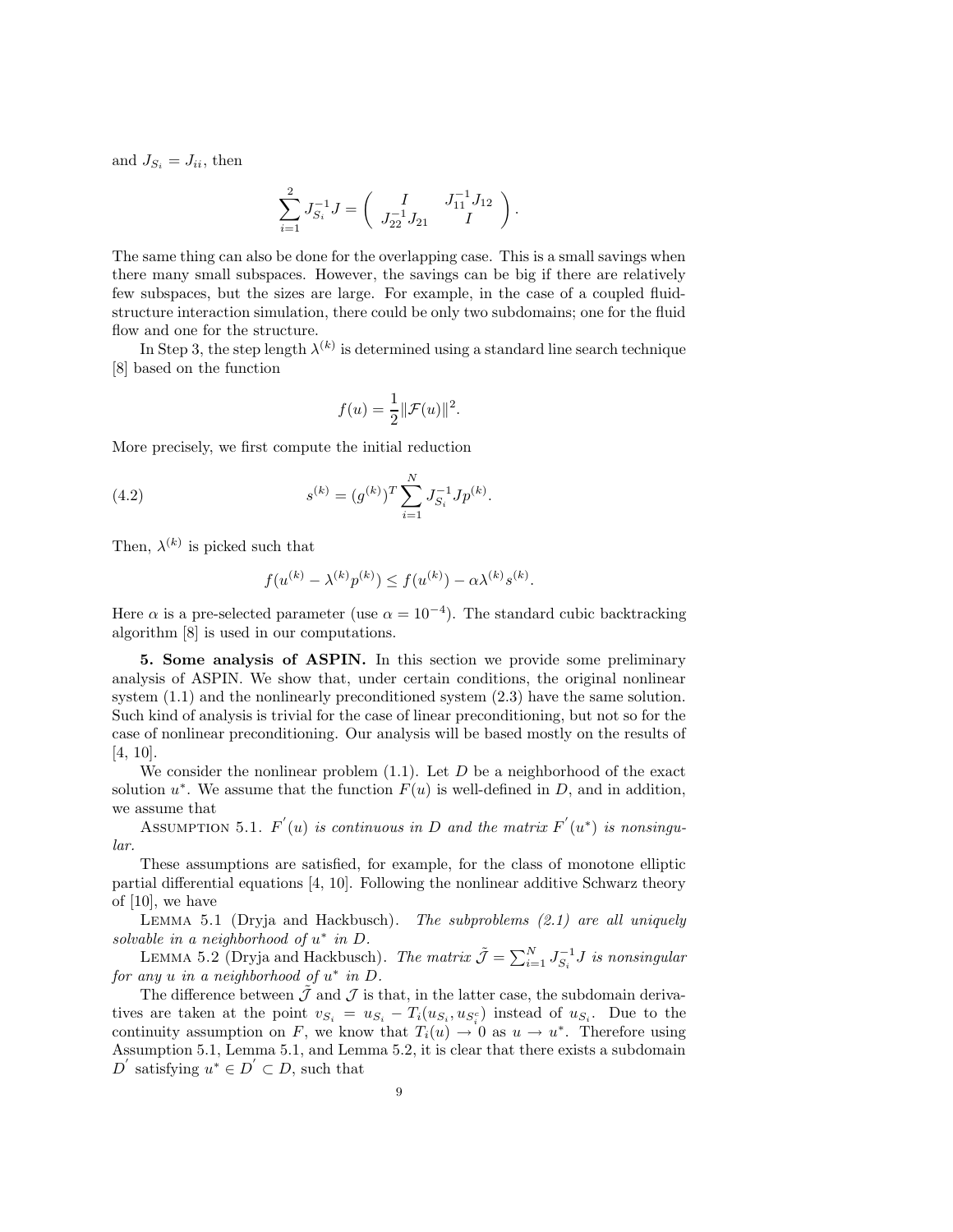LEMMA 5.3. The matrix  $\mathcal{J}$ , defined by (3.1), (3.2) and (3.8), is nonsingular for any  $u \in D'$ .

THEOREM 5.4. Under Assumption 5.1, the nonlinear systems  $(1.1)$  and  $(2.3)$  are equivalent in the sense that they have the same solution.

*Proof.* Let us first assume that  $u^*$  is the solution of (1.1), i.e.,  $F(u^*) = 0$ , which immediately implies that

(5.1) 
$$
F_{S_i}(u^*) = 0.
$$

By definition,  $T_i$  satisfies

(5.2) 
$$
F_{S_i}(u^* - T_i(u^*)) = 0.
$$

Comparing (5.1) and (5.2), and using the local unique solvability Lemma 5.1, we must have

$$
T_i(u^*)=0
$$

for  $i = 1, ..., N$ . Therefore,  $u^*$  is a solution of (2.3); i.e.,

(5.3) 
$$
\sum_{i=1}^{N} T_i(u^*) = 0.
$$

This proves not only that the solution of  $(1.1)$  is a solution of  $(2.3)$ , but also that (2.3) has at least one solution. Next, we show that (2.3) has only one solution in the common neighborhood of Lemmas 5.1 and 5.2, which will then imply that the solution must be  $u^*$ .

Using Lemma 5.3, we have that  $\mathcal{F}'$  is nonsingular in a neighborhood of  $u^*$  in D, therefore the solution is unique, according to the inverse function theorem of calculus. This concludes the proof.  $\square$ 

We remark that our analysis doesn't require that the nonlinear problem  $(1.1)$ has a global unique solution. As long as the solution is locally isolated, our analysis should apply.

6. Numerical experiments. We show a few numerical experiments in this section using ASPIN, and compare with the results obtained using a standard inexact Newton's algorithm. We are mostly interested in the kind of problems on which the regular inexact Newton type algorithm does not work well. The application of ASPIN for a full potential equation can be found in the report [6], and in this paper, we shall focus our discussion on the following two-dimensional driven cavity flow problem [16], using the velocity-vorticity formulation, in terms of the velocity  $u, v$ , and the vorticity  $ω$ , defined on the unit square  $Ω = (0, 1) \times (0, 1)$ ,

(6.1)  

$$
\begin{cases}\n-\Delta u - \frac{\partial \omega}{\partial y} &= 0 \\
-\Delta v + \frac{\partial \omega}{\partial x} &= 0 \\
-\frac{1}{Re}\Delta \omega + u \frac{\partial \omega}{\partial x} + v \frac{\partial \omega}{\partial y} &= 0.\n\end{cases}
$$

Here  $Re$  is Reynolds number. The boundary conditions are: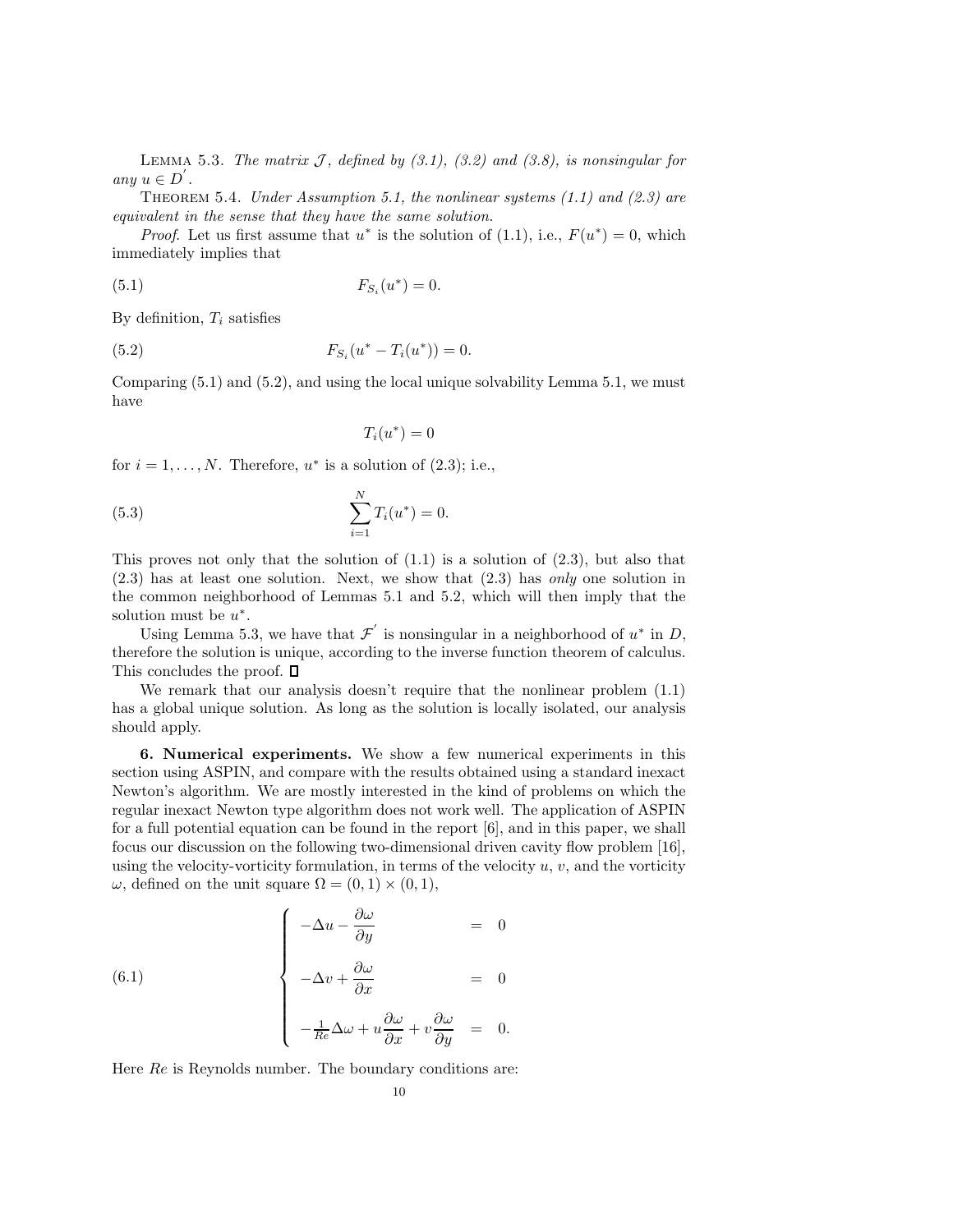

FIG. 6.1. A  $9 \times 9$  fine mesh with  $3 \times 3$  subdomain partition. The 'o' are the mesh points. The dashed lines indicate a  $3 \times 3 = 9$  subdomain nonoverlapping partitioning. The solid lines indicate the "overlapping  $= 1$ " subdomains.

- bottom, left and right:  $u = v = 0$
- top:  $u = 1, v = 0$

We vary the Reynolds number in the experiments. The boundary condition on  $\omega$  is given by its definition:

(6.2) 
$$
\omega(x,y) = -\frac{\partial u}{\partial y} + \frac{\partial v}{\partial x}.
$$

The usual uniform mesh finite difference approximation with the 5-point stencil is used to discretize the boundary value problem. Upwinding is used for the divergence (convective) terms and central differencing for the gradient (source) terms. To obtain a nonlinear algebraic system of equations  $F$ , we use natural ordering for the mesh points, and at each mesh point, we arrange the knowns in the order of  $u, v$ , and  $\omega$ . The partitioning of  $F$  is through the partitioning of the mesh points. In other words, the partition is neither physics-based nor element-based. Figure 6.1 shows a typical mesh, together with an overlapping partition. The subdomains may have different sizes depending on whether they touch the boundary of  $\Omega$ . The size of the overlap is as indicated in Figure 6.1. Note that since this is mesh-point based partition, the zero overlap case in fact corresponds to the half-cell overlap case of the element-based partition, which is used more often in the literature on domain decomposition methods for finite element problems [11].

The subdomain Jacobian matrices  $J_{S_i}$  are formed using a multi-colored finite difference scheme.

The implementation is done using PETSc [1], and the results are obtained on a cluster of DEC workstations. Double precision is used throughout the computations. The initial iterate is zero for u, v and  $\omega$ . Either  $2 \times 2$  or  $4 \times 4$  processor decompositions are used in all experiments reported here. We report here only the machine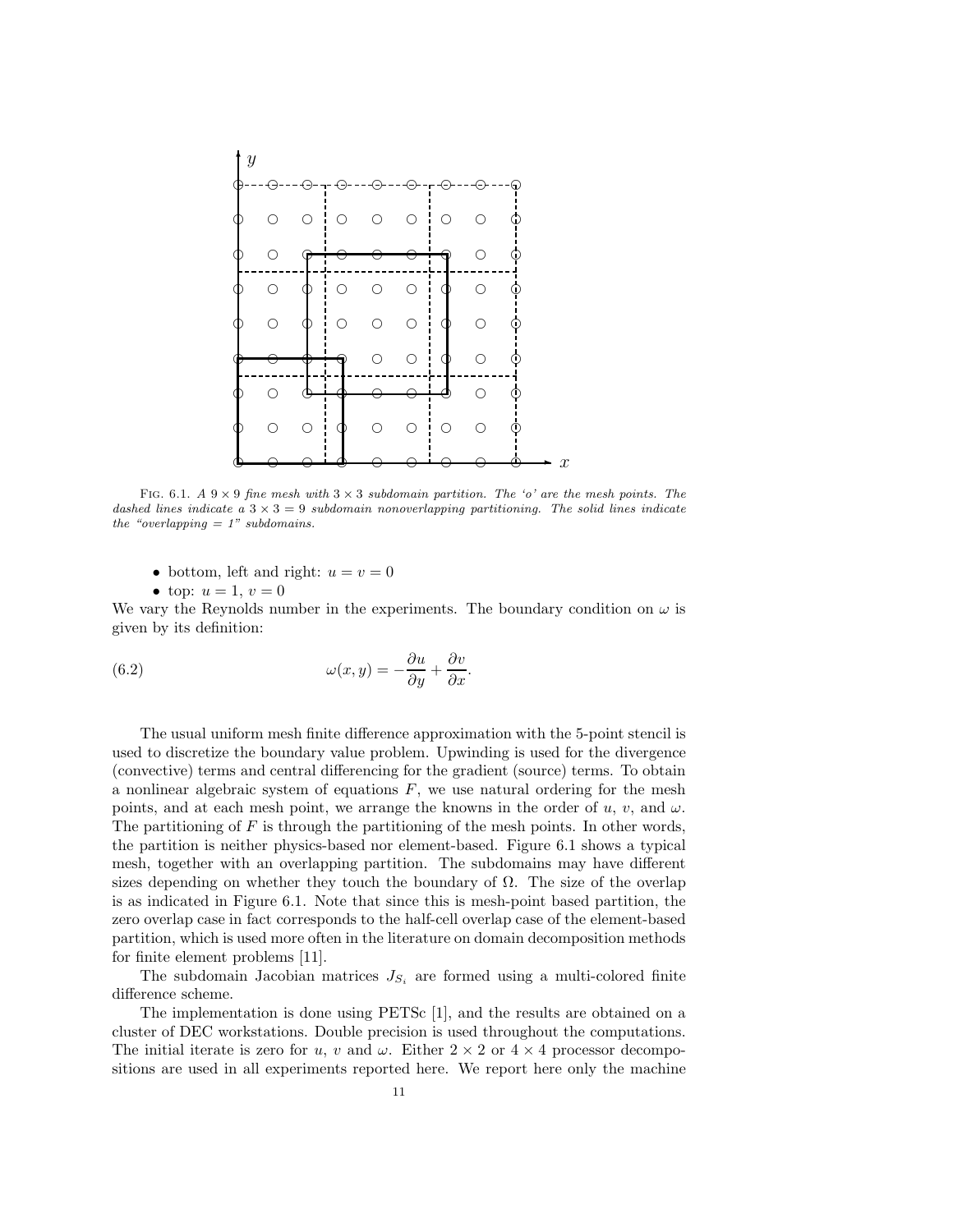independent properties of the algorithms.

## 6.1. Parameter definitions. We stop the global PIN iterations if

$$
\|\mathcal{F}(u^{(k)})\| \le \epsilon_{global-nonlinear} \|\mathcal{F}(u^{(0)})\|.
$$

 $\epsilon_{global-nonlinear} = 10^{-10}$  is used for all the tests. The global linear iteration for solving the global Jacobian system is stopped if the relative tolerance

$$
\|\mathcal{F}(u^{(k)}) - \sum_{i=1}^{N} J_{S_i}^{-1} J(u^{(k)}) p^{(k)}\| \le \epsilon_{global-linear-rtol} \|\mathcal{F}(u^{(k)})\|
$$

is satisfied. In fact we pick  $\eta_k = \epsilon_{global-linear-rtol}$  independent of k, throughout the nonlinear iterations. Several different values of  $\epsilon_{alobal-linear-rtol}$  are used as given in the tables below.

At the kth global nonlinear iteration, nonlinear subsystems

$$
F_{S_i}\left(u^{(k)}-g_i^{(k)}\right)=0,
$$

defined in Step 1 a) of Algorithm 4.1, have to be solved. We use the standard IN with a cubic line search for such systems with initial guess  $g_{i,0}^{(k)} = 0$ . The local nonlinear iteration in subdomain  $S_i$  is stopped if the following condition is satisfied:

$$
\left\|F_{S_i}\left(g_{i,l}^{(k)}\right)\right\| \leq \epsilon_{local-nonlinear-rtol}\left\|F_{S_i}\left(g_{i,0}^{(k)}\right)\right\|.
$$

The overall cost of the algorithm depends heavily on the choice of  $\epsilon_{local-nonlinear-rtol}$ . We report computational results using a few different values for it.

6.2. Comparison with a Newton-Krylov-Schwarz algorithm. We compare the newly developed algorithm ASPIN with a well-understood inexact Newton algorithm using a cubic backtracking line search as the global strategy, as described in [8]. At each IN iteration, the Newton direction  $p^{(k)}$  satisfies

(6.3) 
$$
||F(u^{(k)}) - F'(u^{(k)})p^{(k)}|| \leq \eta_k ||F(u^{(k)})||.
$$

Several values of  $\eta_k$  were tested and the results are similar. The stagnation appears in all cases. Here we show the result with  $\eta_k = 10^{-10}$ . GMRES with an one-level additive Schwarz preconditioner is used as the linear solver with the same partition and overlap as in the corresponding ASPIN algorithm. The history of nonlinear residuals is shown in Figure 6.2 (top) with several different Reynolds numbers on a fixed fine mesh of size  $128 \times 128$ .

6.3. Test results and observations. As the Reynolds number increases, the nonlinear system becomes more and more difficult to solve. In this paper, the Reynolds number should be understood only as a parameter that controls the nonlinearity. We do not claim that the physics of the viscous boundary layer is resolved independently of Reynolds number for our fixed discretization. The Newton-Krylov-Schwarz algorithm fails to converge once the Reynolds number passes the value  $Re = 770.0$  on this  $128 \times 128$  mesh. Standard techniques for going further would employ pseudo-time stepping [19], nonlinear continuation in h or  $Re$  [29], or mesh sequencing [29]. ASPIN converges for a much larger range of Reynolds numbers as shown in Figure 6.2 without employing any of the standard tricks. Furthermore, the number of PIN iterations does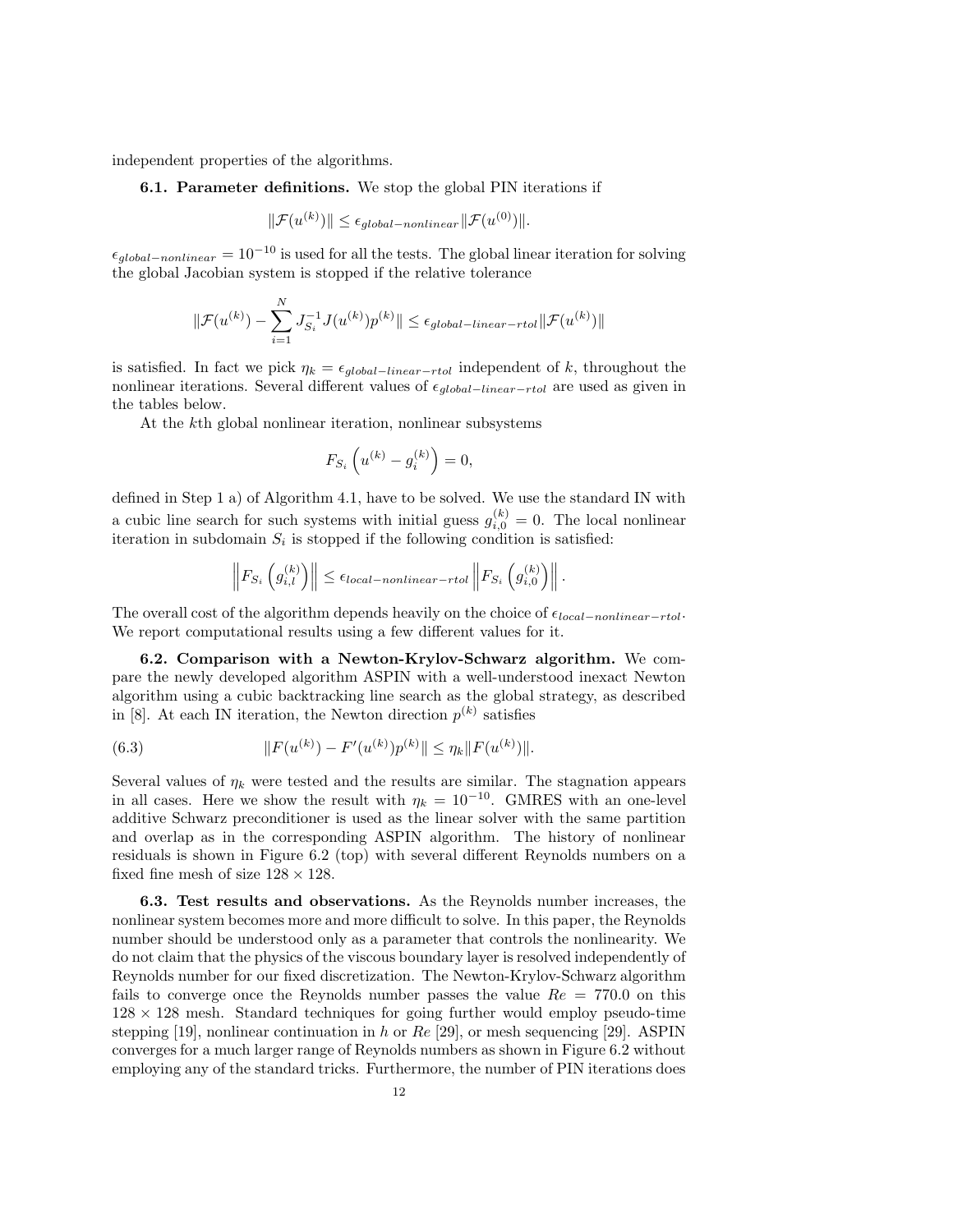not change much as we increase the Reynolds number. A key to the success of the method is that the subdomain nonlinear problems are well solved, which helps balance the nonlinearities of the outer Newton iterations.

In Table 6.1, we present the numbers of global nonlinear PIN iterations and the numbers of global GMRES iterations per PIN iteration for various Reynolds numbers and overlapping sizes. Two key stopping parameters are  $\epsilon_{global-linear-rtol}$  for the global linear Jacobian systems and  $\epsilon_{local–nonlinear-rtol}$  for the local nonlinear systems. We test several combinations of two values  $10^{-6}$  and  $10^{-3}$ . As shown in the table, the total number of PIN iteration does not change much as we change  $\epsilon_{alobal-linear-rtol}$ and  $\epsilon_{local-nonlinear-rtol}$ ; however, it does increase from 2 or 3 to 6 or 9 when the Reynolds number increases from 1 to  $10<sup>4</sup>$ . The bottom part of Table 6.1 shows the corresponding numbers of GMRES iterations per PIN iteration. These linear iteration numbers change drastically as we switch to different stopping parameters. Solving the global Jacobian too accurately costs many GMRES iterations and does not result in corresponding savings in the total number of PIN iterations.

Table 6.1 also compares the results with two sizes of overlap. A small number of PIN iterations can be saved as one increases the overlapping size from 0 to 1, or more, as shown also in Table 6.3. The corresponding number of global linear iterations decreases considerably. We should mention that the size of subdomain nonlinear systems increases as one increases the overlap, especially for three dimensional problems. The communication cost in a distributed parallel implementation also increases as we increase the overlap. Recent experiments seem to indicate that small overlap, such as overlap=1, is preferred balancing the saving of the computational cost and the increase of the communication cost, see for example [11, 15]. Of course, the observation is highly machine and network dependent.

In Table 6.2, we look at the number of Newton iterations for solving the subdomain nonlinear systems. In this test case, we partition the domain into 16 subdomains, 4 in each direction, and number them naturally from the bottom to top, and left to right. Four subdomains  $\Omega_{13}$ ,  $\Omega_{14}$ ,  $\Omega_{15}$ , and  $\Omega_{16}$  touch the moving lid. The solution of the problem is less smooth near the lid, especially when the Reynolds number is large. As expected, the subdomains near the lid need more iterations; two to three times more than what is needed in the smooth subdomains for the large Reynolds number cases.

We next show how the iteration numbers change as we change the number of subdomains with a fixed  $128 \times 128$  fine mesh. The results are displayed in Table 6.4. As we increase the number of subdomains from 4 to 16 the number of global PIN iterations does not change much; up or down by 1 is most likely due to the last bits of the stopping conditions rather than the change of the algorithm. Note that when we change the number of subdomains, the inexact Newton direction changes, and as a result, the algorithm changes. As a matter of fact, we are comparing two mathematically different algorithms. The bottom part of Table 6.4 shows that the number of GMRES iterations per PIN increases quite a bit as we increase the number of subdomains. In a one-level Schwarz preconditioned linear solver, we would expect the condition number to deteriorate linearly in the number of partitions in each coordinate direction and the iteration count to go up as the square root of this.

7. Some further comments. We comment on a few important issues concerning the newly proposed algorithm including parallel scalabilities and load balancing in parallel implementations.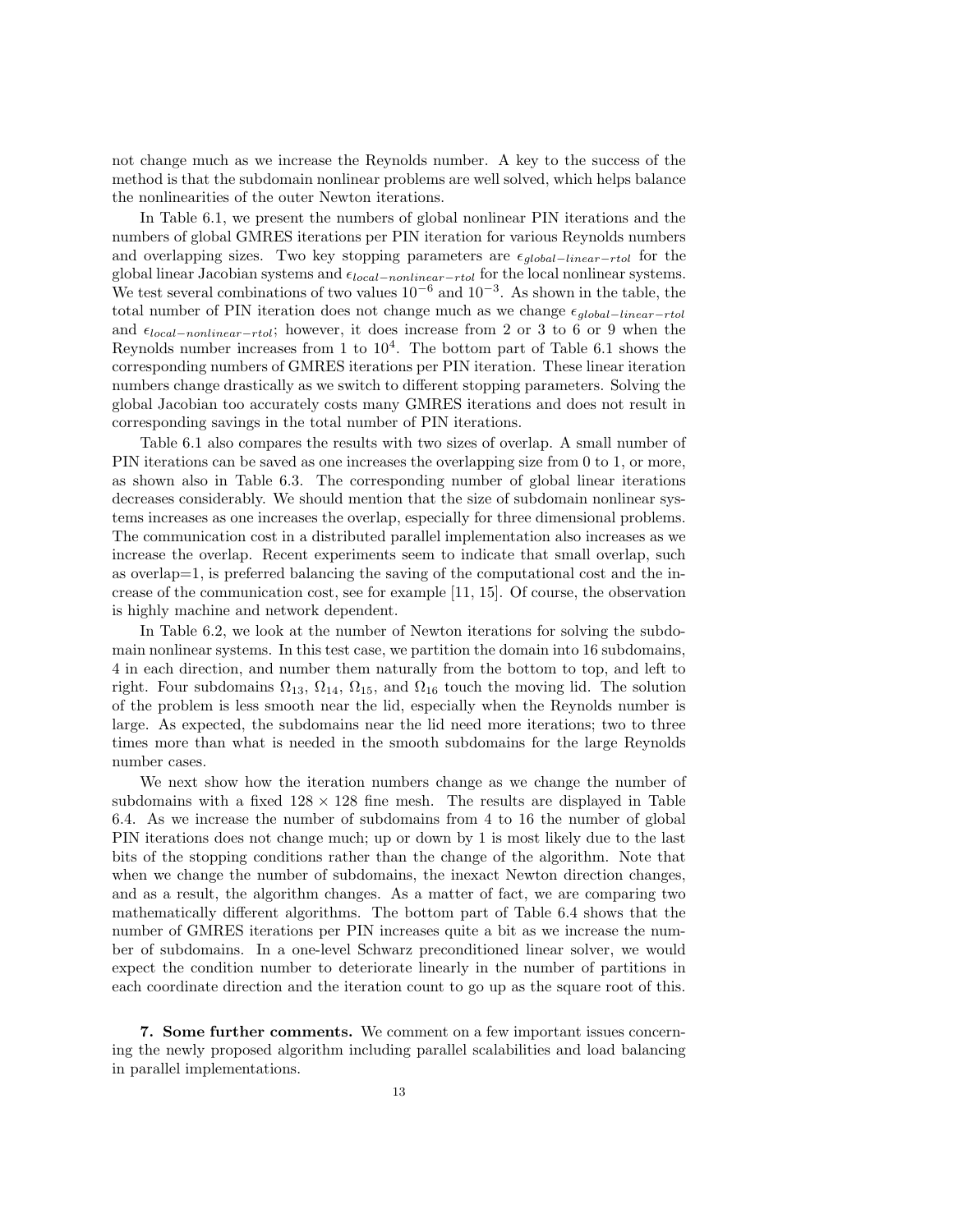Table 6.1

Global PIN iterations. Fine mesh  $128 \times 128$ ,  $4 \times 4$  subdomain partition on 16 processors. Subdomain linear systems are solved exactly.  $\epsilon_{global-linear-rtol}$  is the stopping condition for the global GMRES iterations.  $\epsilon_{local-nonlinear-trol}$  is the stopping condition for the local nonlinear iterations. The finite difference step size is  $10^{-8}$ .

|                | number of PIN iterations                                                             |                |                |                                                                                                 |     |  |  |  |
|----------------|--------------------------------------------------------------------------------------|----------------|----------------|-------------------------------------------------------------------------------------------------|-----|--|--|--|
| overlap        |                                                                                      |                |                | $Re = 10^{0}$ $Re = 10^{1}$ $Re = 10^{2}$ $Re = 10^{3}$ $Re = 10^{4}$                           |     |  |  |  |
|                | $\epsilon_{global-linear-rtol} = 10^{-6}, \epsilon_{local-nonlinear-rtol} = 10^{-6}$ |                |                |                                                                                                 |     |  |  |  |
| $\theta$       | $\mathfrak{D}$                                                                       | 3              | 4              | 8                                                                                               |     |  |  |  |
| 1              | $\mathfrak{D}$                                                                       | 3              | $\overline{4}$ | 7                                                                                               | 7   |  |  |  |
|                |                                                                                      |                |                | $\epsilon_{global-linear-rtol} = 10^{-6}, \epsilon_{local-nonlinear-rtol} = 10^{-3}$            |     |  |  |  |
| 0              | $\mathfrak{D}$                                                                       | 3              | 4              | 8                                                                                               | 7   |  |  |  |
| 1              | $\mathcal{D}_{\mathcal{L}}$                                                          | 3              | 4              | 8                                                                                               | 7   |  |  |  |
|                |                                                                                      |                |                | $\epsilon_{global-linear-rtol} = 10^{-3}, \epsilon_{local-nonlinear-rtol} = 10^{-6}$            |     |  |  |  |
| $\Omega$       | 4                                                                                    | 4              | 5              |                                                                                                 | 8   |  |  |  |
| 1              | 3                                                                                    | 3              | 4              |                                                                                                 | 7   |  |  |  |
|                |                                                                                      |                |                | $\epsilon_{global-linear-rtol} = 10^{-3}, \overline{\epsilon_{local-nonlinear-rtol}} = 10^{-3}$ |     |  |  |  |
| $\Omega$       | 4                                                                                    | 4              | 5              |                                                                                                 | 9   |  |  |  |
| 1              | 3                                                                                    | $\mathfrak{D}$ | 4              |                                                                                                 | 6   |  |  |  |
|                | number of GMRES iterations per PIN                                                   |                |                |                                                                                                 |     |  |  |  |
|                | $\epsilon_{global-linear-rtol} = 10^{-6}, \epsilon_{local-nonlinear-rtol} = 10^{-6}$ |                |                |                                                                                                 |     |  |  |  |
| $\theta$       | 118                                                                                  | 100            | 152            | 146                                                                                             | 122 |  |  |  |
| 1              | 71                                                                                   | 61             | 87             | 90                                                                                              | 69  |  |  |  |
|                |                                                                                      |                |                | $\epsilon_{global-linear-rtol} = 10^{-6}, \epsilon_{local-nonlinear-rtol} = 10^{-3}$            |     |  |  |  |
| $\overline{0}$ | 118                                                                                  | 100            | 153            | 141                                                                                             | 130 |  |  |  |
| 1              | 71                                                                                   | 62             | 87             | 80                                                                                              | 69  |  |  |  |
|                | $\epsilon_{global-linear-rtol} = 10^{-3}, \epsilon_{local-nonlinear-rtol} = 10^{-6}$ |                |                |                                                                                                 |     |  |  |  |
| 0              | 60                                                                                   | 61             | 56             | 46                                                                                              | 34  |  |  |  |
| 1              | 42                                                                                   | 37             | 40             | 32                                                                                              | 27  |  |  |  |
|                | $\epsilon_{global-linear-rtol} = 10^{-3}, \epsilon_{local-nonlinear-rtol} = 10^{-3}$ |                |                |                                                                                                 |     |  |  |  |
| 0              | 60                                                                                   | 61             | 56             | 45                                                                                              | 37  |  |  |  |
| 1              | 42                                                                                   | 37             | 40             | 31                                                                                              | 26  |  |  |  |

Parallel scalability is a very important issue when using linear or nonlinear iterative methods for solving problems with a large number of unknowns on machines with a large number of processors. It usually involves two separate questions, namely how the iteration numbers change with the number of processors and with the number of unknowns. From our limited experience, the number of ASPIN iterations is not sensitive at all to either the number of processors or the number of unknowns. In other words, the number of nonlinear PIN iterations is completely scalable as is often seen with Newton's method on PDE problems. However, this can not be carried over to the linear solver. To make the linear solver scalable, a coarse grid space is definitely needed. Our current software implementation is not capable of dealing with the coarse space, therefore no further discussion of this issue can be offered at this point.

Load balancing is another important issue for parallel performance that we do not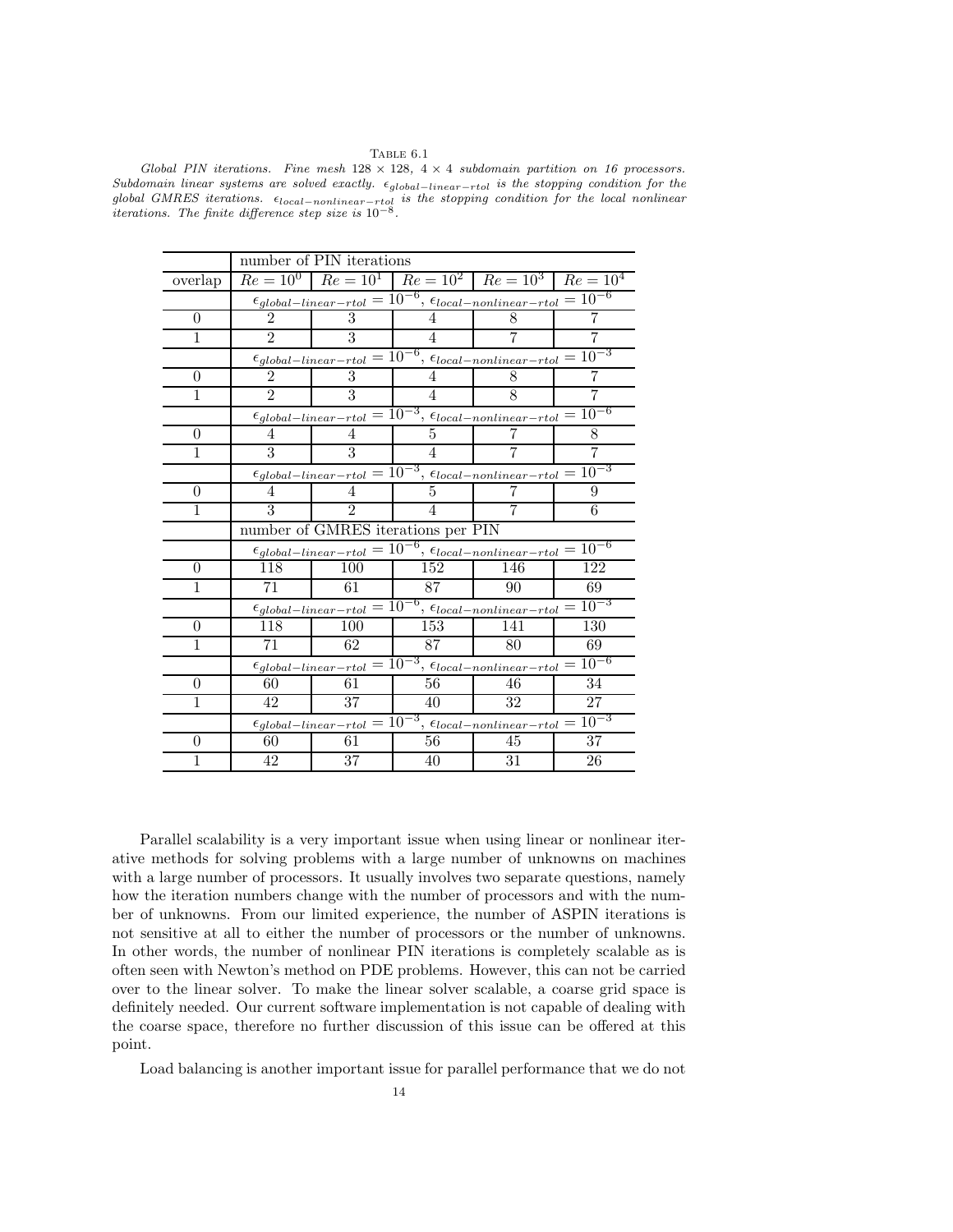## TABLE  $6.2$

Total number of subdomain nonlinear iterations. Fine mesh  $128 \times 128$ ,  $4 \times 4$  subdomain partition on 16 processors. Subdomains are naturally ordered. Subdomain linear systems are solved exactly.  $\epsilon_{global-linear-rtol} = 10^{-3}$  is the stopping condition for the global GMRES iterations.  $\epsilon_{local-nonlinear-rtol} = 10^{-3}$  is the stopping condition for the local nonlinear iterations.<br>overlap = 1. The finite difference step size is  $10^{-8}$ .

| subdomain $#$         | $Re = 10^0$      | $Re = 10^1$ $Re = 10^2$ $Re = 10^3$ |                  |                | $Re = 10^4$      |
|-----------------------|------------------|-------------------------------------|------------------|----------------|------------------|
| $\Omega_1$            | $\overline{2}$   | $\overline{2}$                      | 3                | 7              | 12               |
| $\Omega_2$            | $\overline{2}$   | $\overline{2}$                      | 3                | 6              | 8                |
| $\Omega_3$            | $\overline{2}$   | $\overline{2}$                      | 3                | 6              | 8                |
| $\Omega_4$            | $\overline{2}$   | $\overline{2}$                      | 3                | $\overline{7}$ | 9                |
| $\Omega_5$            | $\overline{2}$   | $\overline{2}$                      | 3                | 8              | 10               |
| $\Omega_6$            | $\boldsymbol{2}$ | $\overline{2}$                      | 3                | 7              | 10               |
| $\Omega_7$            | $\overline{2}$   | $\overline{2}$                      | $\boldsymbol{3}$ | 6              | $\boldsymbol{9}$ |
| $\Omega_8$            | $\overline{2}$   | $\overline{2}$                      | 3                | 9              | 10               |
| $\overline{\Omega_9}$ | $\overline{2}$   | $\overline{2}$                      | 3                | 10             | 12               |
| $\Omega_{10}$         | $\overline{2}$   | $\overline{2}$                      | 3                | 9              | $\overline{10}$  |
| $\Omega_{11}$         | $\overline{2}$   | $\overline{2}$                      | 3                | 8              | $\overline{10}$  |
| $\Omega_{12}$         | $\boldsymbol{2}$ | $\overline{2}$                      | 3                | 10             | 10               |
| $\Omega_{13}$         | $\overline{4}$   | $\,4\,$                             | 6                | 12             | 18               |
| $\Omega_{14}$         | $\overline{4}$   | $\overline{4}$                      | $\,6\,$          | 13             | 19               |
| $\Omega_{15}$         | $\overline{4}$   | $\overline{4}$                      | 6                | 13             | 18               |
| $\Omega_{16}$         | $\overline{4}$   | $\overline{4}$                      | 7                | $15\,$         | 19               |

TABLE  $6.3\,$ 

Varying the overlapping size. Fine mesh  $128 \times 128$ ,  $4 \times 4$  subdomain partition on 16 processors.<br>Subdomain linear systems are solved exactly.  $\epsilon_{global-linear-rtol} = 10^{-3}$  is the stopping condition<br>for the global GMRES iterations.  $\alpha$  local nonlinear iterations. The finite difference step size is  $10^{-8}$ .

| overlap |          |          | ິ<br>υ | ۔ |
|---------|----------|----------|--------|---|
|         |          |          |        |   |
|         | $\Omega$ | ۱η<br>∠ట |        |   |

| RГ |  |
|----|--|
|----|--|

Different subdomain partitions with the same fine mesh  $128 \times 128$ . Subdomain linear systems are solved exactly.  $\epsilon_{global-linear-rtol} = 10^{-3}$  is the stopping condition for the global GMRES iterations.  $\epsilon_{local-nonlinear-rtol} = 10^{-3}$  is the stopping condition for the local nonlinear iterations. overlap = 1. The finite difference step size is  $10^{-8}$ .

|                       | number of PIN iterations           |                                                                     |    |  |    |  |  |
|-----------------------|------------------------------------|---------------------------------------------------------------------|----|--|----|--|--|
| subdomain partition   |                                    | $Re = 10^0$   $Re = 10^1$   $Re = 10^2$   $Re = 10^3$   $Re = 10^4$ |    |  |    |  |  |
| $N=2\times 2=4$       |                                    |                                                                     |    |  |    |  |  |
| $N = 4 \times 4 = 16$ |                                    |                                                                     |    |  |    |  |  |
|                       | number of GMRES iterations per PIN |                                                                     |    |  |    |  |  |
| $N=2\times 2=4$       | 22                                 |                                                                     | 23 |  | 15 |  |  |
| $N = 4 \times 4 = 16$ |                                    |                                                                     |    |  | 26 |  |  |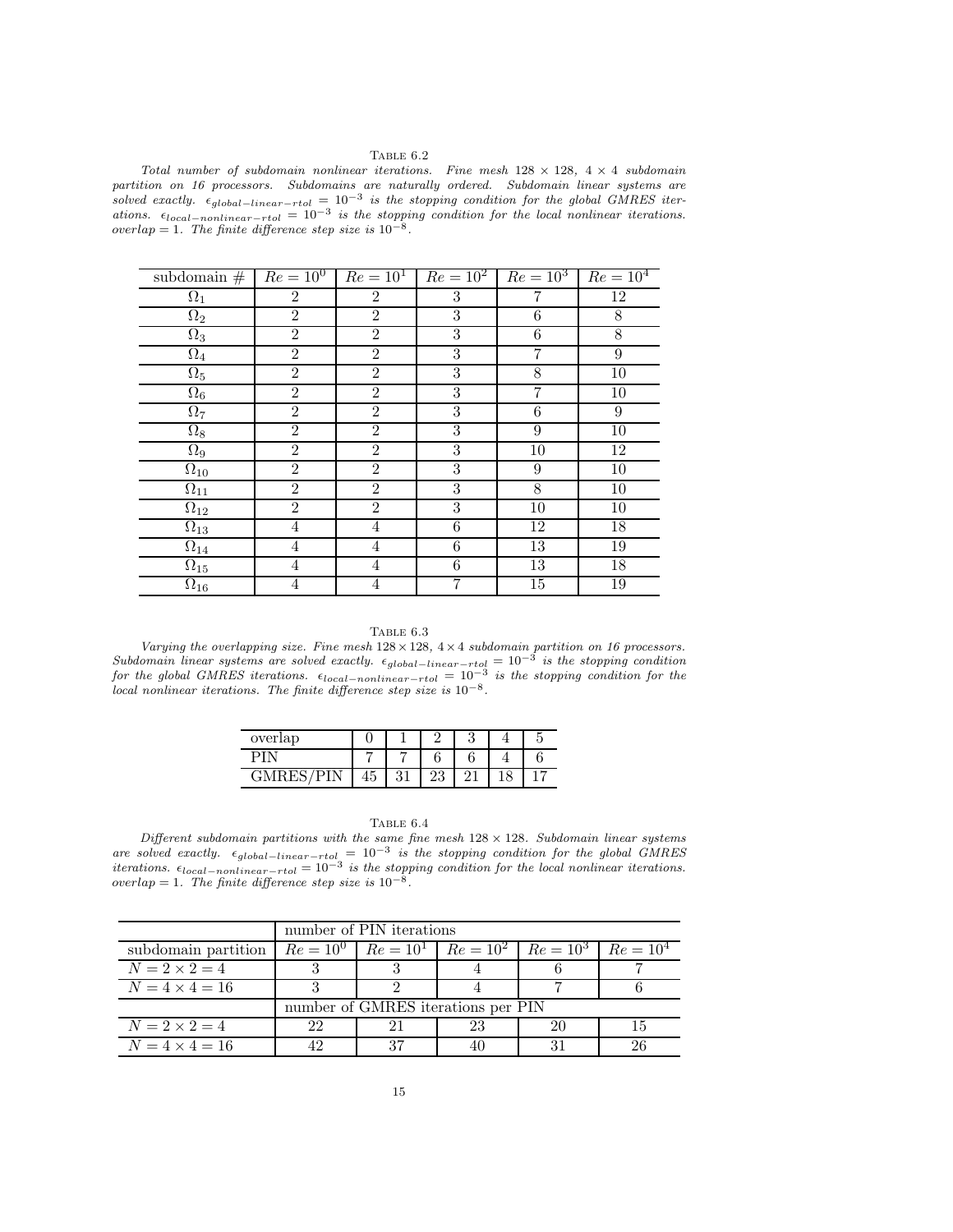TABLE 6.5<br>ssors. Subdomain linear systems are solved ex- $Different$  fine meshes on 16 processors. actly.  $\epsilon_{global-linear-rtol} = 10^{-3}$  is the stopping condition for the global GMRES iterations.  $\epsilon_{local-nonlinear-trol} = 10^{-3}$  is the stopping condition for the local nonlinear iterations. overlap = 1. The finite difference step size is  $10^{-8}$ .

|                  | number of PIN iterations           |    |    |                                                                     |    |  |  |  |
|------------------|------------------------------------|----|----|---------------------------------------------------------------------|----|--|--|--|
| fine mesh        |                                    |    |    | $Re = 10^0$   $Re = 10^1$   $Re = 10^2$   $Re = 10^3$   $Re = 10^4$ |    |  |  |  |
| $32 \times 32$   |                                    |    |    |                                                                     |    |  |  |  |
| $64 \times 64$   |                                    |    |    |                                                                     |    |  |  |  |
| $128 \times 128$ |                                    |    |    |                                                                     |    |  |  |  |
|                  | number of GMRES iterations per PIN |    |    |                                                                     |    |  |  |  |
| $32 \times 32$   | 16                                 | 16 | 18 | 15                                                                  | 16 |  |  |  |
| $64 \times 64$   | 25                                 | 25 | 24 | 22                                                                  | 20 |  |  |  |
| $128 \times 128$ |                                    | 37 |    | 31                                                                  | 26 |  |  |  |

address in the paper. As shown in Table 6.2, the computational cost is much higher in the subdomains near the lid than the other subdomains, in particular for the large Reynolds number cases. To balance the computational load, ideally, one should partition the domain such that these subdomains that require more linear/nonlinear iterations contain less mesh points. However, the solution dependent cost information is not available until after a few iterations, and therefore the ideal partition has to obtained dynamically as the computation is being carried out.

We discussed only one partitioning strategy based on the geometry of the mesh and the number of processors available in our computing system. Many other partitioning strategies need to be investigated. For example, physics-based partitions: all the velocity unknowns as  $\Omega_1$  and the vorticity unknowns as  $\Omega_2$ . In this case, the number of subdomains may have nothing to do with the number of processors. Further partitions may be needed on both  $\Omega_1$  and  $\Omega_2$  for the purpose of parallel processing. One possible advantage of this physics-based partition is that the nonlinearities between different physical quantities can be balanced.

An extreme case of a mesh-based partition would be that each subdomain contains only one grid point. Then, the dimension of the subdomain nonlinear system is the same as the number of variables associated with a grid point, 3 for our test case. In this situation, ASPIN becomes a pointwise nonlinear scaling algorithm. As noted in [8], linear scaling does not change the nonlinear convergence of Newton's method, but nonlinear scaling does. Further investigation should be of great interest.

Acknowledgement: We thank the anonymous referees and L. Marcinkowski for many valuable suggestions. We also thank the PETSc team, S. Balay, W. Gropp, L. McInnes, and B. Smith, for their help in the software implementation of the algorithms.

### REFERENCES

[1] S. Balay, W. Gropp, L. McInnes, and B. Smith, The Portable, Extensible Toolkit for Scientific Computing, version 2.0.28, http://www.mcs.anl.gov/petsc, code and documentation, 2000.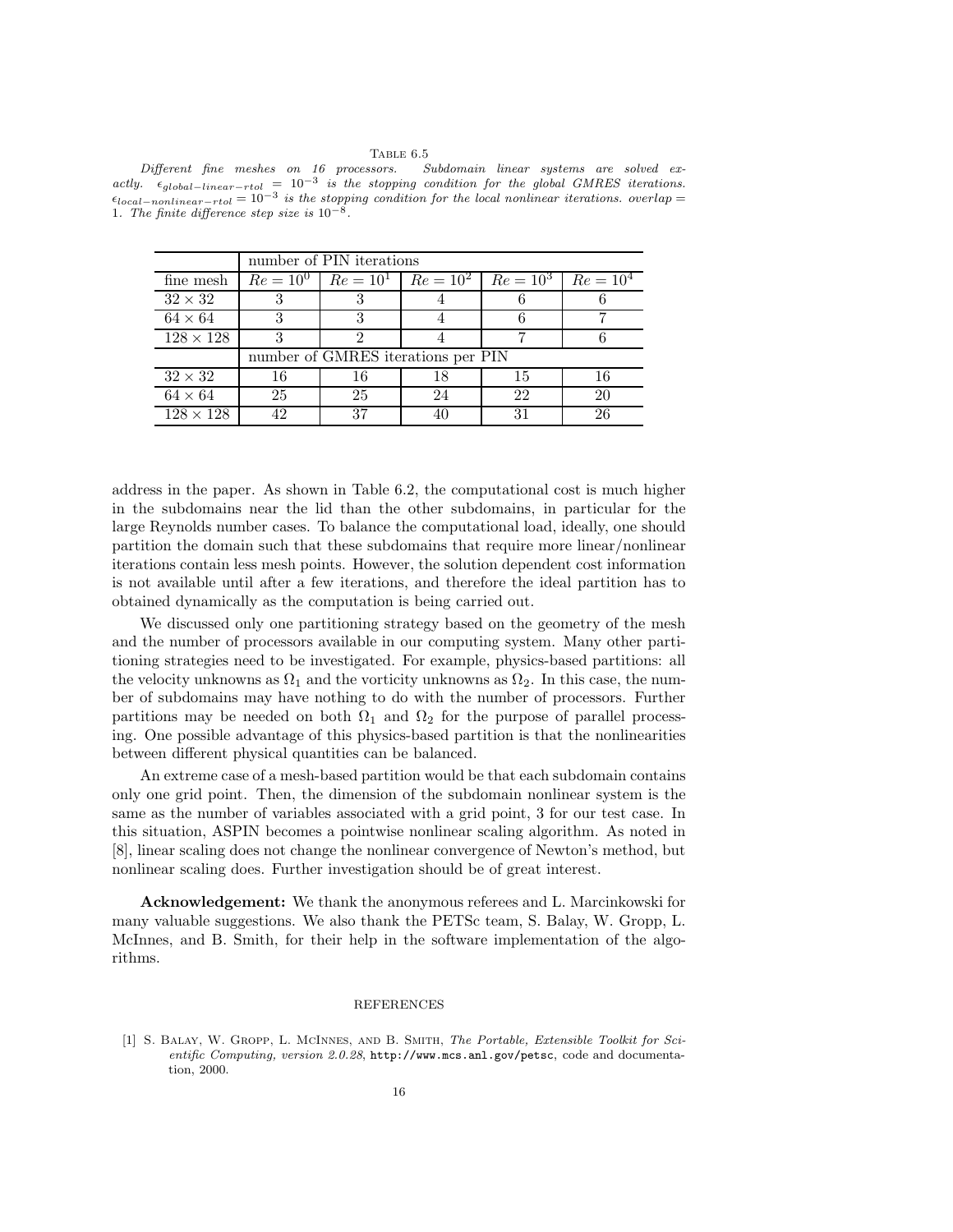- [2] P. N. Brown and Y. Saad, Hybrid Krylov methods for nonlinear systems of equations, SIAM J. Sci. Stat. Comput., 11 (1990), pp. 59–71.
- [3] P. N. Brown and Y. Saad, Convergence theory of nonlinear Newton-Krylov algorithms, SIAM J. Optimization, 4 (1994), pp. 297–330.
- [4] X.-C. Cai and M. Dryja, Domain decomposition methods for monotone nonlinear elliptic problems, Contemporary Math., 180 (1994), pp. 21–27.
- [5] X.-C. Cai, W. D. Gropp, D. E. Keyes, R. G. Melvin, and D. P. Young, Parallel Newton– Krylov–Schwarz algorithms for the transonic full potential equation, SIAM J. Sci. Comput., 19 (1998), pp. 246–265.
- [6] X.-C. Cai, D. E. Keyes, and D. P. Young, A nonlinear additive Schwarz preconditioned inexact Newton method for shocked duct flow, Proceedings of the 13th International Conference on Domain Decomposition Methods, 2001.
- [7] T. Chan and K. Jackson, Nonlinearly preconditioned Krylov subspace methods for discrete Newton algorithms, SIAM J. Sci. Stat. Comput., 5 (1984), pp. 533–542.
- [8] J. E. Dennis and R. B. Schnabel, Numerical Methods for Unconstrained Optimization and Nonlinear Equations, Prentice-Hall, NJ, 1983.
- [9] R. S. Dembo, S. C. Eisenstat, and T. Steihaug, Inexact Newton methods, SIAM J. Numer. Anal., 19 (1982), pp. 400–408.
- [10] M. DRYJA AND W. HACKBUSCH, On the nonlinear domain decomposition method, BIT, (1997), pp. 296-311.
- [11] M. DRYJA AND O. WIDLUND, *Domain decomposition algorithms with small overlap*, SIAM J. Sci. Comp., 15 (1994), pp. 604–620.
- [12] S. C. Eisenstat and H. F. Walker, Globally convergent inexact Newton methods, SIAM J. Optimization, 4 (1994), pp. 393–422.
- [13] S. C. EISENSTAT AND H. F. WALKER, Choosing the forcing terms in an inexact Newton method, SIAM J. Sci. Comput., 17 (1996), pp. 16-32.
- [14] G. H. Golub and C. Van Loan, Matrix Computations, Academic Press, New York, 1981.
- [15] W. D. GROPP, D. E. KEYES, L. C. MCINNES AND M. D. TIDRIRI, Globalized Newton-Krylov-Schwarz algorithms and software for parallel implicit CFD, Int. J. High Performance Computing Applications, 14 (2000), pp. 102-136.
- [16] C. Hirsch, Numerical Computation of Internal and External Flows, John Wiley & Sons, New York, 1990.
- [17] H. JIANG AND P. A. FORSYTH, Robust linear and nonlinear strategies for solution of the transonic Euler equations, Computer and Fluids, 24 (1995), pp. 753-770.
- [18] C. T. Kelley, Iterative Methods for Linear and Nonlinear Equations, SIAM, Philadelphia, 1995.
- [19] C. T. Kelley and D. E. Keyes, Convergence analysis of pseudo-transient continuation, SIAM J. Num. Anal., 35 (1998), pp. 508-523.
- [20] P. J. Lanzkron, D. J. Rose, and J. T. Wilkes, An analysis of approximate nonlinear elimination, SIAM J. Sci. Comput., 17 (1996), pp. 538–559.
- [21] P. L. Lions, On the Schwarz alternating method. I, First International Symposium on Domain Decomposition Methods for Partial Differential Equations, R. Glowinski, G. H. Golub, G. A. Meurant, and J. Périaux, eds., SIAM, Philadelphia, pp. 1-42, 1988.
- [22] P. L. Lions, On the Schwarz alternating method. II, Domain Decomposition Methods, T. Chan, R. Glowinski, J. Périaux, and O. Widlund, eds., SIAM, Philadelphia, pp. 47–70, 1989.
- [23] S. H. Lui, On Schwarz alternating methods for incompressible Navier-Stokes equations in n dimensions, Tech. Report, Department of Mathematics, Hong Kong Univ. of Sci. and Tech., 1998.
- [24] M. Paraschivoiu, X.-C. Cai, M. Sarkis, D. P. Young, and D. Keyes, Multi-domain multimodel formulation for compressible flows: Conservative interface coupling and parallel implicit solvers for 3D unstructured meshes, AIAA Paper 99-0784, 1999.
- [25] M. Pernice and H. Walker, NITSOL: A Newton iterative solver for nonlinear systems, SIAM J. Sci. Comput., 19 (1998), pp. 302–318.
- [26] B. F. Smith, P. E. Bjørstad, and W. D. Gropp, Domain Decomposition: Parallel Multilevel Methods for Elliptic Partial Differential Equations, Cambridge University Press, 1996.
- [27] X.-C. TAI AND M. ESPEDAL, Rate of convergence of some space decomposition methods for linear and nonlinear problems, SIAM J. Numer. Anal., 35 (1998), pp. 1558–1570.
- [28] D. P. Young, R. G. Melvin, M. B. Bieterman, F. T. Johnson, and S. S. Samant, Global convergence of inexact Newton methods for transonic flow, Int. J. Numer. Meths. Fluids, 11 (1990), pp. 1075-1095.
- [29] D. P. Young, R. G. Mervin, M. B. Bieterman, F. T. Johnson, S. S. Samant and J. E. BUSSOLETTI, A locally refined rectangular grid finite element method: Application to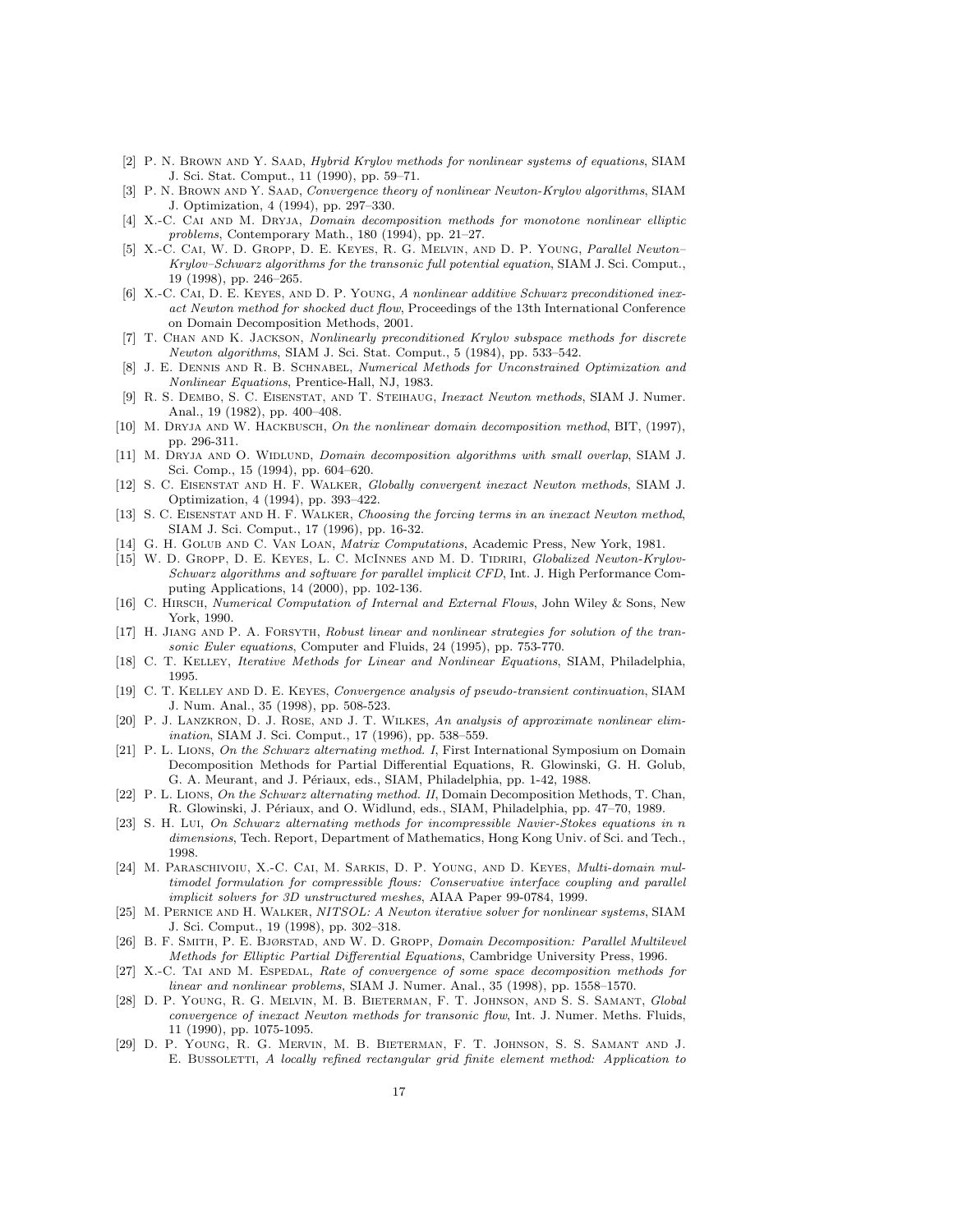computational fluid dynamics and computational physics, J. Comput. Phys., 92 (1991), pp. 1-66.